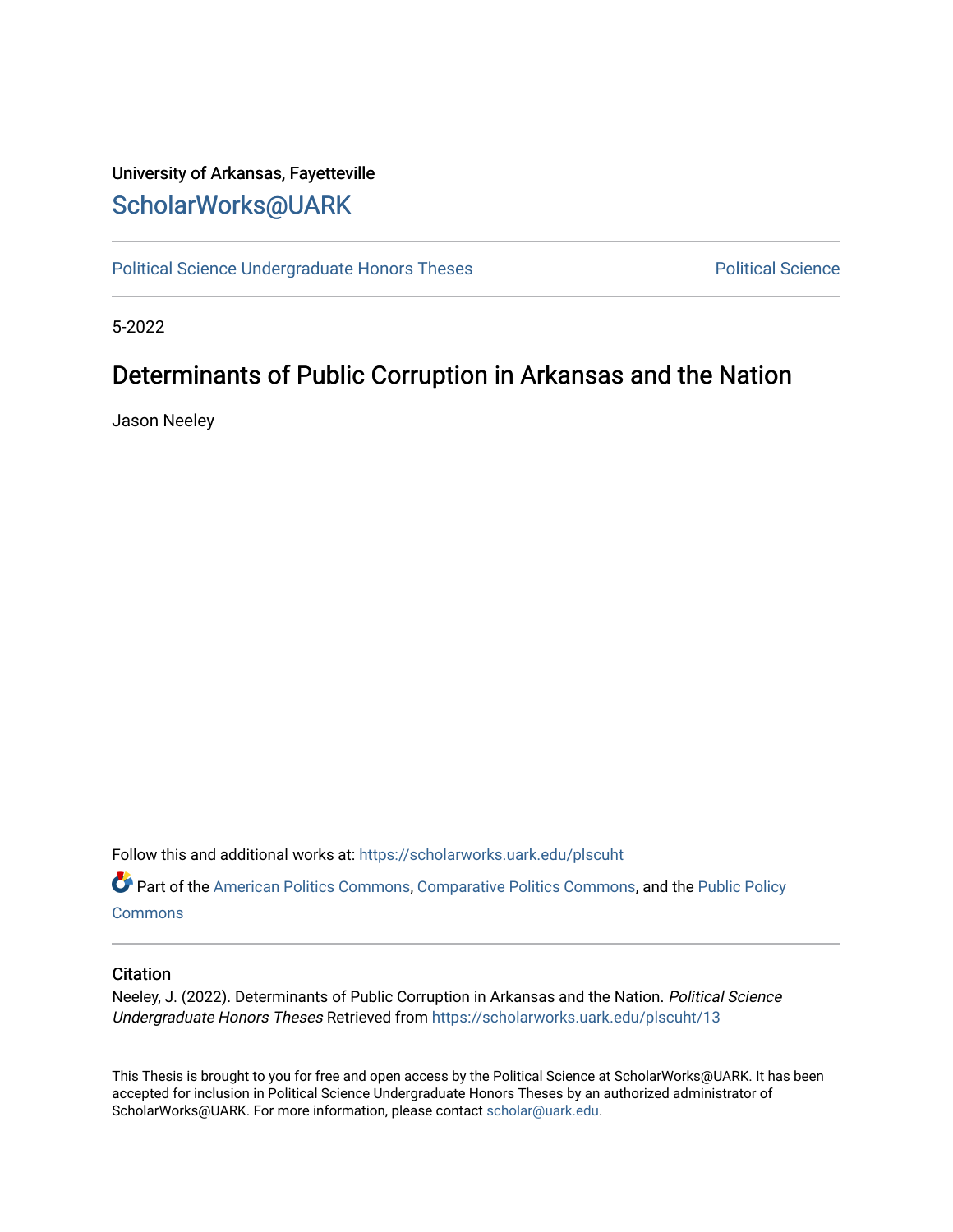# **Determinants of Public Corruption in Arkansas and the Nation**

An Honors Thesis submitted in partial fulfillment

of the requirements for Honors Studies in

Political Science

By

Jason M. Neeley

Spring 2022

Political Science

J. William Fulbright College of Arts and Sciences

**The University of Arkansas**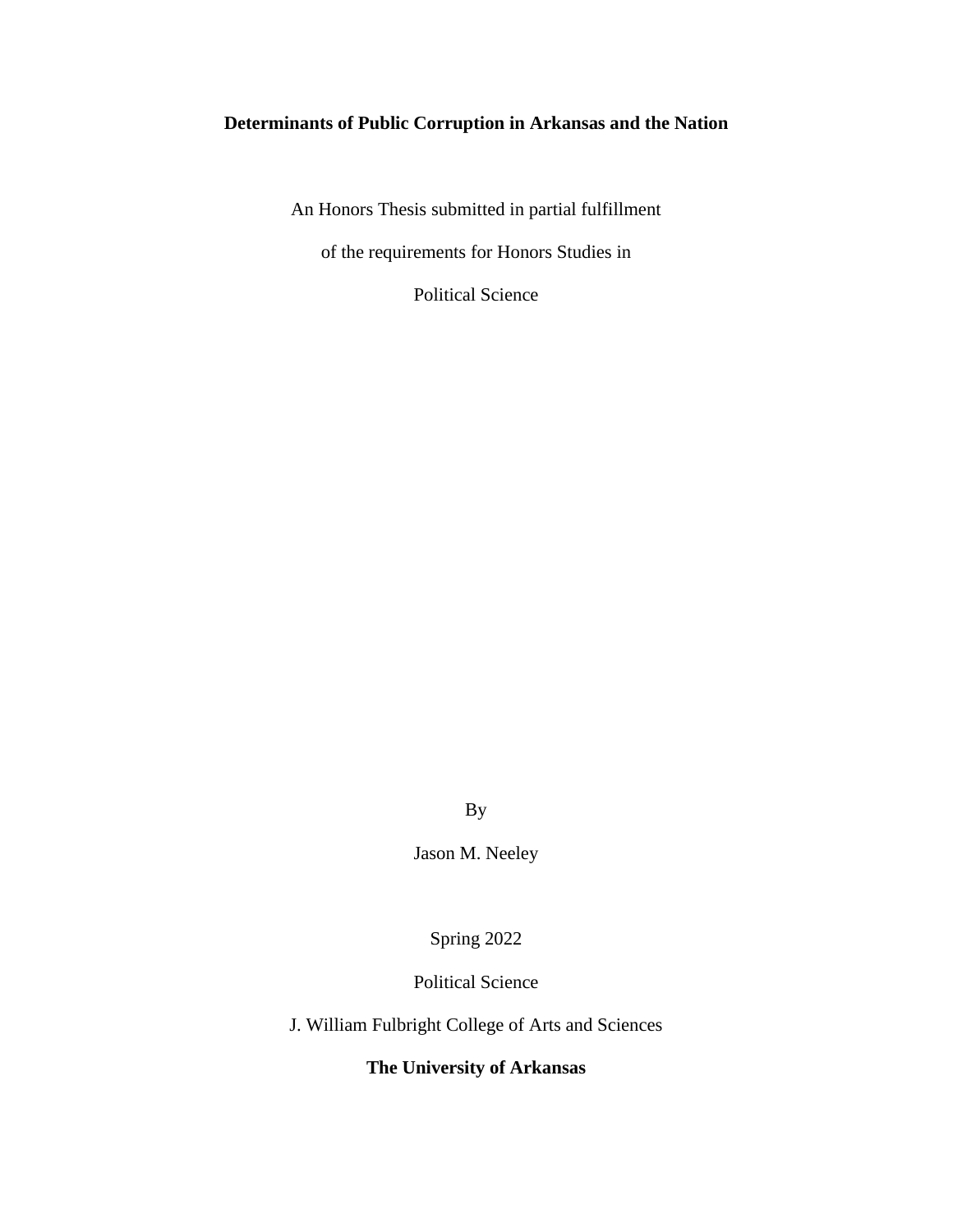#### **Acknowledgements**

First and foremost, it is necessary to thank Dr. Parry, who has served not only as my advisor throughout the process but also as my inspiration. From my first interactions with her in Arkansas Politics, she has been nothing but encouraging to me in my academic endeavors. Even through countless edits (and plenty of careless grammar mistakes that had to have made her cringe), she weathered the storm and pushed me to create the best product possible.

It would be impossible and improper to draft any acknowledgement section without the inclusion of my parents. They always instilled the belief in me that when you invest in yourself, there is no ceiling for what you can accomplish. Plenty of times throughout the creation of this thesis, I found myself inspired by many various quotes from my mother and father. I am the first person in my family to pursue education beyond an undergraduate degree, and this is an accomplishment that can be traced directly to the values of hard work and determination that were established by my parents as the only option in our household. They have always believed that I was capable of extraordinary things, and along the way I started to believe them.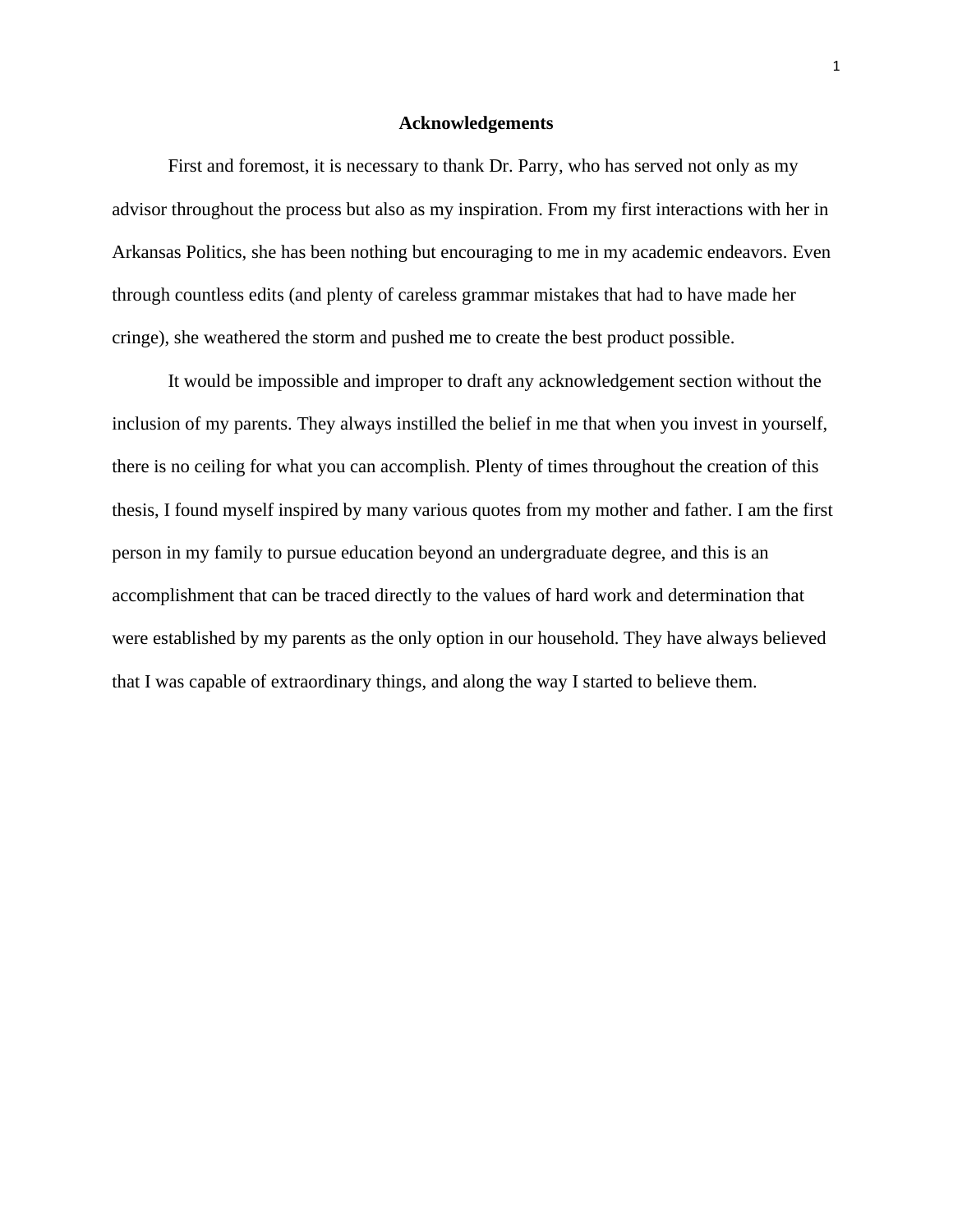# **Table of Contents**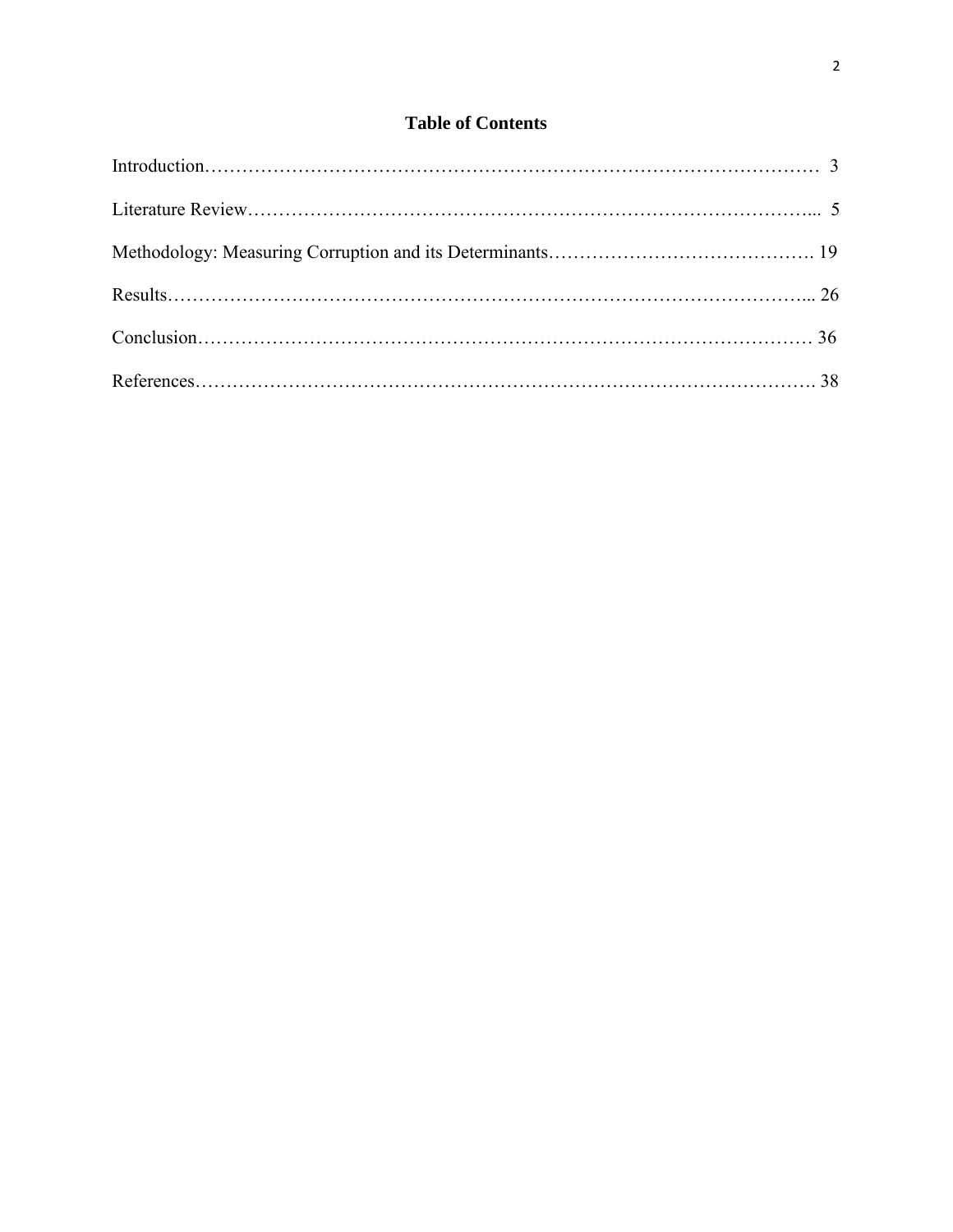### **Introduction**

Political misdeeds have a significant place in the history of the state of Arkansas. Whether it be the early days of Arkansas's Statehood in which accounts read more like tales of the wild west, with legislators racing their horses up the stairs of the old State House, or even the recent indictments of six state legislators, one of which was Jeremy Hutchinson, the nephew of Governor Asa Hutchinson, there are a number of cases that are exemplary of Arkansas's relationship with corruption. This is not an exhaustive list by any means, and instances like this litter Arkansas's history predating its recognition as a state in 1836.

During one of the first meetings of the General Assembly, Speaker of the House John Wilson murdered his fellow Representative Joseph J. Anthony with his Bowie knife on the floor of the Old State House in a duel that began when Wilson thought Anthony slighted him in a speech over a bill concerning wolf pelts.<sup>1</sup> This primitive nature of the period of early statehood was also reflected in the way power was exercised by its early leaders. The dynasty made up of the Conway, Johnson, Sevier, and Rector families accounted for almost 200 years in a variety of elected positions in early Arkansas and managed to leave the state with a massive \$3 million debt and a distrust of public officials amongst the constituency that would last long after they were gone.<sup>2</sup> These issues that built up during the state's early period are universally agreed upon to have been detrimental to progress, but these issues from the past have largely been ignored and left to be fixed by the passing of time.

<sup>&</sup>lt;sup>1</sup> Jeanne Lewis, "Pages from the Past: 1837," Arkansas Democrat Gazette, 23 May 2019, 7A.

<sup>2</sup> Diane D. Blair and Jay Barth, Arkansas Politics and Government, 2d ed. (Lincoln and London: University of Nebraska Press, 1988), 8.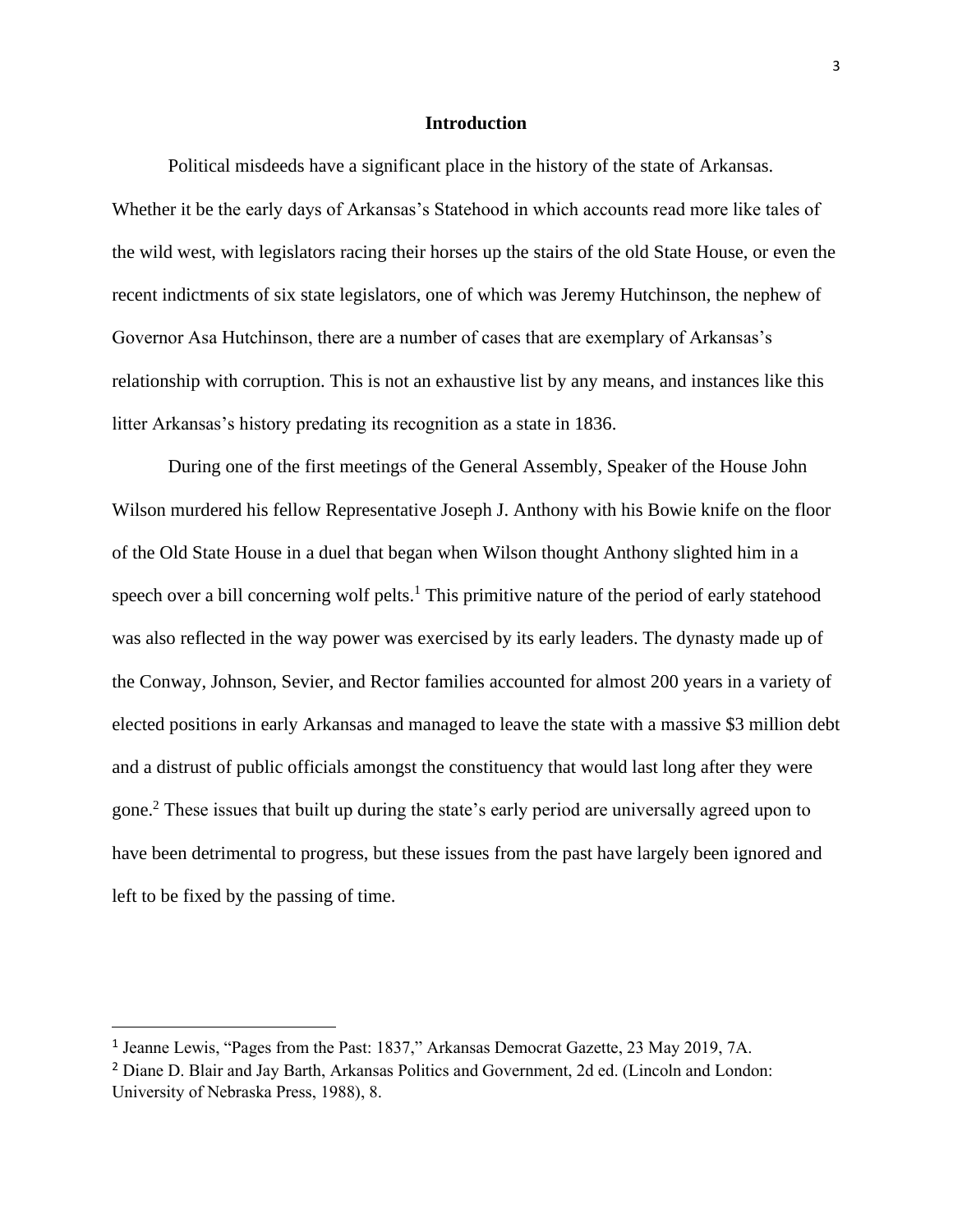In the early  $20<sup>th</sup>$  century, a prosecutor named Lewis Rhoton noticed the corruption that was occurring in the state legislature and took it head on. The unraveling of the state's largest corruption scandal began with Rhoton's decision to investigate the 1905 session of the Arkansas General Assembly after charges of corruption had been raised for the past decade. Reports indicated that Thomas L. Cox, who was the state's most powerful corporate lobbyist, representing Western Union Telegraph Company, Southwestern Telephone Company, and many other corporate agencies, had bribed state officials for years. According to reports, many legislators were openly given elaborate gifts like fine whiskey and cash to pursue the interests of wealthy businessmen. Cox gave certain legislators gifts up to \$1500 at each session and often gave out loans to other prominent officials. Rhoton's efforts helped secure indictments against sixteen state senators and representatives, one mayor and three other individuals, and the Arkansas Senate's expulsion of a member who confessed to taking bribes. Ultimately, Rhoton was unsuccessful in indicting his main target of Alonzo Webb Covington, who he saw as the largest perpetrator in the ring but remained relentless in his pursuit of exposing political corruption. Rhoton earned a reputation as a hero among Arkansans and helped usher in the state's first truly progressive governor in George W. Donaghey, but the effect on corruption in the long term was insignificant.<sup>3</sup>

Flash forward to the recent history, and the reports of misdeeds in Arkansas politics still remain. In 2017, a large scandal revolving around the General Improvement Fund garnered national attention after Representative Micah Neal pleaded guilty to receiving kickbacks for directing grants toward Springdale's Ecclesia College and Bentonville's nonprofit Preferred Family Healthcare. This led to the conviction of six legislators, including Jeremy Hutchinson, the

<sup>&</sup>lt;sup>3</sup> James F. Willis, "Lewis Rhoton and the 'Boodlers': Political Corruption and Reform during Arkansas's Progressive Era," *The Arkansas Historical Quarterly 76,* no. 2 (Summer 2017): 95-124.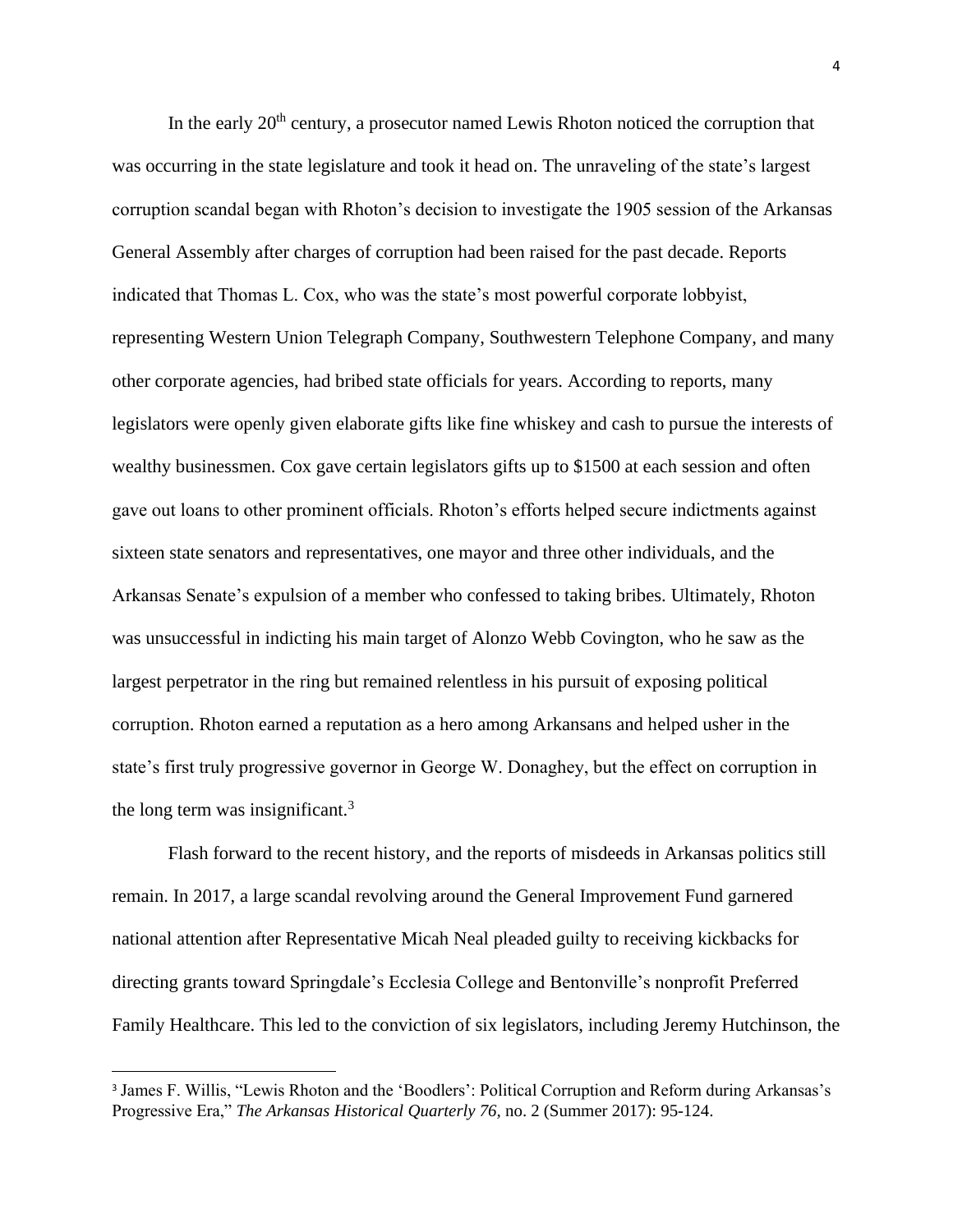nephew of Governor Asa Hutchinson.<sup>4</sup> Arkansas has attempted to curb corruption with things like ethics commissions and review boards, but whether any efforts have proven successful remain up for debate. Duane Kees, former U.S. attorney for the Western District of Arkansas, exemplifies this best when he said of the General Improvement Fund Scandal: "Those in Little Rock will walk the straight and narrow for about 10 years… 15 years from now, there'll be nobody left in Little Rock to remember this. They will have forgotten the lesson, so it'll be a different scheme, but I think it'll happen again."<sup>5</sup>

Through reviewing the existing scholarly literature on corruption, factors that seem to increase the likelihood or contribute to rising numbers in reported cases of corruption will be used to determine which factors are most highly correlated with the amount of reported public corruption in a state's government. With this, one will gain knowledge on which states have the highest levels of reported corruption and what factors are present in the state that can help explain the high levels of corruption. This combination of relationships will answer the question as to what a state should look for to address issues related to political misdeeds. With that being said, we can examine where Arkansas falls with respect to general corruption level rankings compared to other states in the nation and assess the presence of multiple factors that may contribute to increasing the likelihood of higher numbers of reported corruption within the state.

#### **Literature Review**

The current state of research on corruption reveals many different explanations as to the resulting negative effects on a population, but fewer studies have been conducted to pinpoint the

<sup>4</sup> Ron Wood and Doug Thompson, "GIF kickbacks cases still grinding through courts," Arkansas Democrat Gazette, 22 November 2020, 8A.

<sup>5</sup> Wood and Thompson, 8A.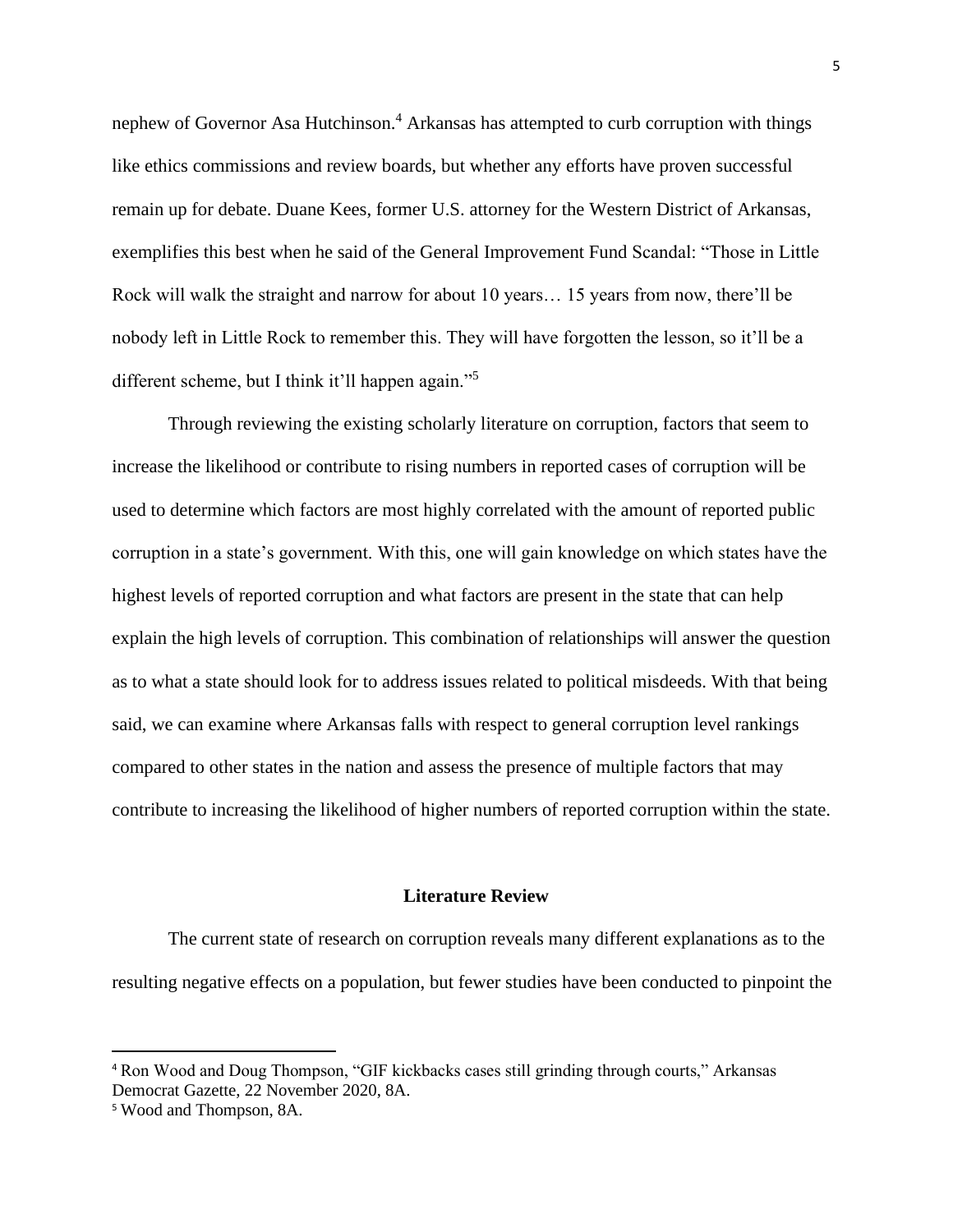contributing factors of corruption. In this study, the levels of corruption in each American state government will be examined. However, the data compiled in this literature review looks far beyond the borders of the United States to attempt to gain the most complete understanding of what causes public corruption. By taking a comparative approach of applying studies done on governments in other countries to the research regarding governments in the American states, one can begin to paint a picture of why corruption may occur.

Multiple specific contributing factors of corruption have been identified by researchers, but the majority of findings and hypotheses can be condensed into five main categories. Factors related to the general size of the government, such as the presence and amount of policy or the presence of oversight committees to curb corruption, were mentioned the most in the body of research. The levels of professionalism in a legislature, which is usually measured by legislative salaries, the number of days spent in legislative session, and the number of staff members each state legislator has, was also commonly hypothesized to have a negative effect on corruption, and hypotheses related to demographics of populations, such as education, income, and diversity, were far less common.

# **"Big" Government**

To classify a government as a "big" government is a difficult task made easy by the Fraser Institute's Economic Freedom Index, which can be used to measure and compare the size and scope of the governments of each U.S. state. Dincer and Gunalp use this Index to show that states with more regulations and institutions ironically do a poor job at regulating corruption within its departments. They find that the association between reported corruption and a high number of federal regulations is statistically significant. According to their study, an increase by one standard deviation in the Fraser Freedom Index is equal to an increase of a half standard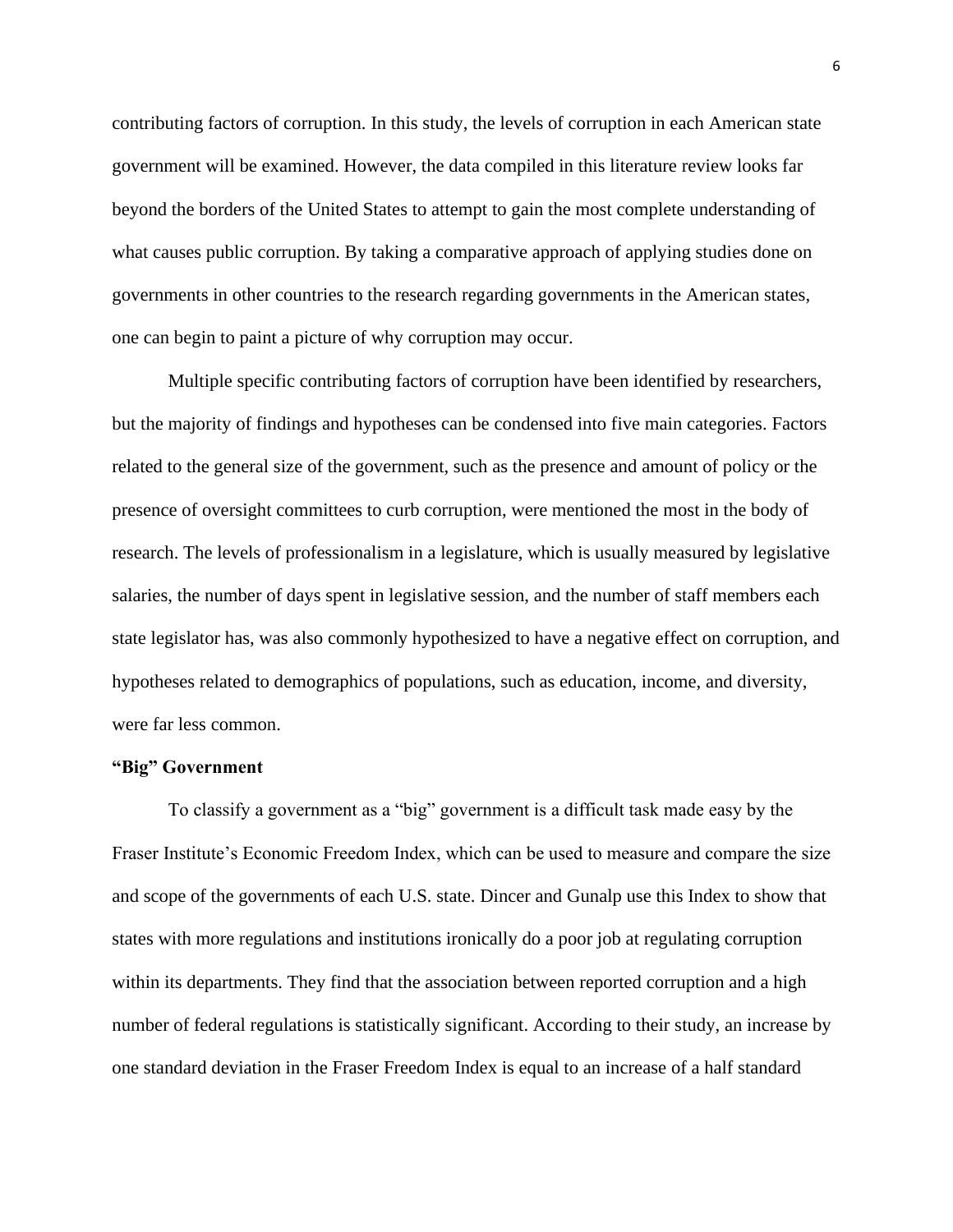deviation in the Corruption Convictions Index.<sup>6</sup> Basically, any increase in the amount of government regulation or oversight resulted in an increase in the number of officials convicted of federal public corruption charges.

Other research studies have backed up the findings of the Fraser Index. Dincer and Gunalp explain that this can be attributed to the idea that with more red tape, there is an opportunity to create even more. They explain that there are "direct and indirect mechanisms through which regulations cause corruption"<sup>7</sup> which allow for public officials to extract personal gain through corrupt practices. This goes hand in hand with work done by Bologna in which she identifies a connection between corruption and high levels of competition. Her reasoning is that more government regulations and departments create opportunities to create either mutually or individually beneficial business opportunities through government outsourcing, such as contracting. Thus, the competition between businesses or individuals to secure the contracts leads to increased opportunities for someone to partake in corrupt practices,<sup>8</sup> and there are countless examples of this that we can observe. It also makes sense that the accountability mechanisms would begin to get lost in an ever-expanding sea of red tape. Dimant and Tosato summarize this the best when they explain that the creation of "regulations and authorizations" creates a monopoly on power that lies in the hands of the officials who supervise the activity. They also link the creation of more regulations to more opportunities for government officials to interact with people in the public sector, which they identify as an increase in the opportunities for someone to partake in corrupt activity<sup>9</sup> (e.g., accepting kickbacks or bribes in exchange for

<sup>6</sup> Oguzhan Dincer and Burak Gunalp, "The Effects of Federal Regulations on Corruption in U.S. States." *European Journal of Political Economy* 65, (December 2020).

<sup>7</sup> Dincer and Gunalp.

<sup>&</sup>lt;sup>8</sup> Jamie Bologna, "Corruption, Product Market Competition, and Institutional Quality: Empirical Evidence from the U.S. States," *Economic Inquiry* 50, no. 1 (2016).

<sup>9</sup> Dimant and Tosato.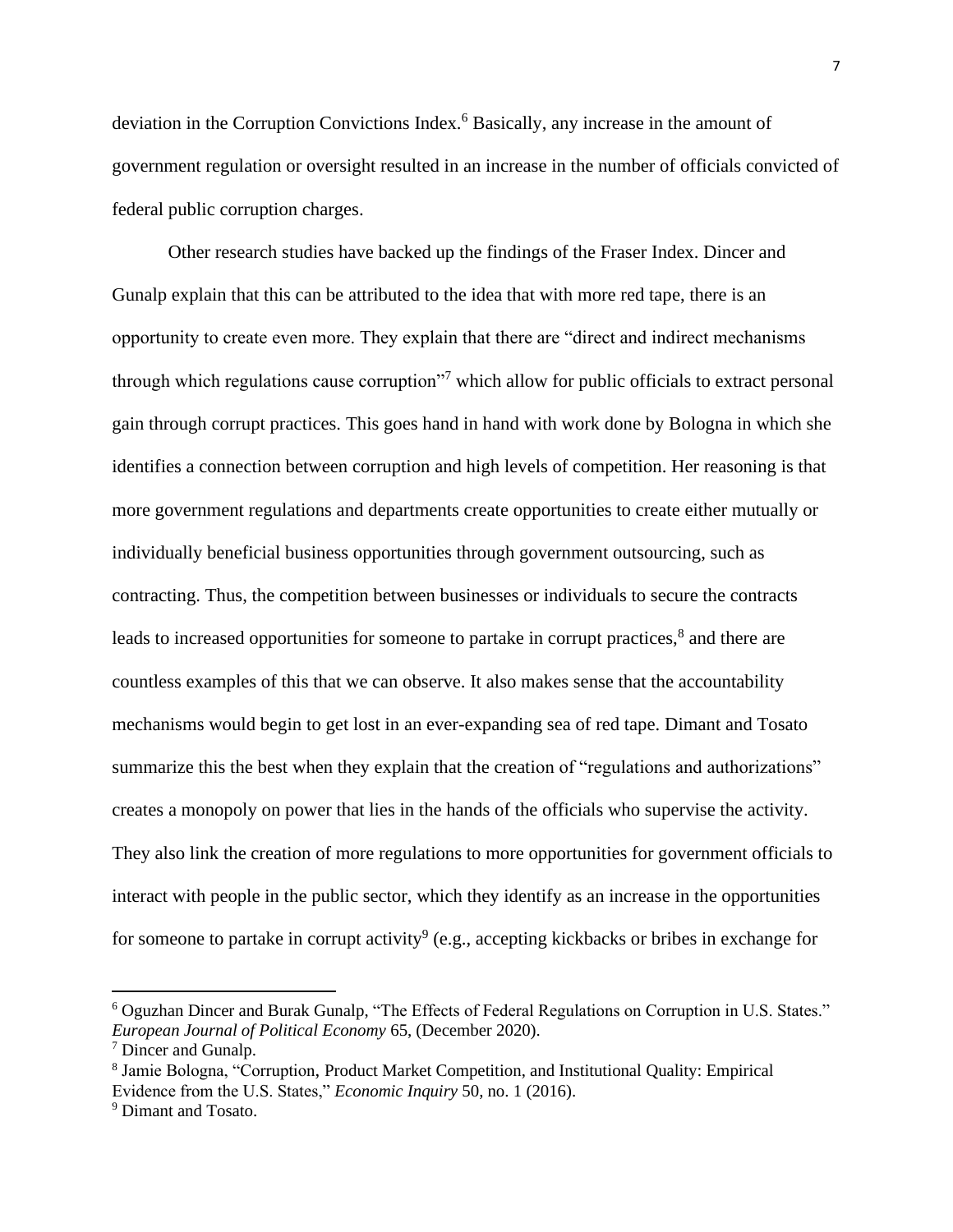lucrative contracts). Bologna, Dincer, and Gunalp define these governments with excessive and cumbersome regulations as "low quality institutions" and explain that the problems created by having many regulations and departments can lead to lower institutional quality.

Another byproduct of big government is that with more regulations, departments, authorizations, etc., it inevitably becomes much harder for citizens within the population to hold officials accountable due to the vast size and scope of the institution itself. There will also be much less transparency due to the size of the government, for the simple fact that it would take the most dedicated members of a constituency to keep tabs on everything that goes on within an overgrown, complex, and subsequently inefficient bureaucracy. For a corrupt public official, this would only be seen as another opportunity to capitalize and cash in on the system. There are conflicting reports about whether or not federal regulations are helpful in limiting growth or lessening corruption in an already large state government, but a method that has shown to be unsuccessful more often than not is watchdog organizations or boards that are created to keep public figures accountable. Many states have tried this strategy, but to no avail.<sup>10</sup>

In a comparative study that looked at ethics commissions and regulations put in place to limit corrupt governance in both Jalisco, Mexico, and Arkansas, similar findings were reported that can best be categorized with a few conclusions about what occurs when new regulations are put in place to curb corruption. First, reform in the form of policy or ethics commissions are usually the result of long-standing public distrust and frustration, but the specific variables that lead to the introduction of such policies are highly unpredictable. In addition, when policies are put in place by government officials, they are mostly symbolic in nature and created to "protect as much of their autonomy as possible from public scrutiny and oversight." These mostly

<sup>10</sup> William D. Eggers, "Transforming Arkansas Government," *Policy Review* 88, (March/April 1998): 10.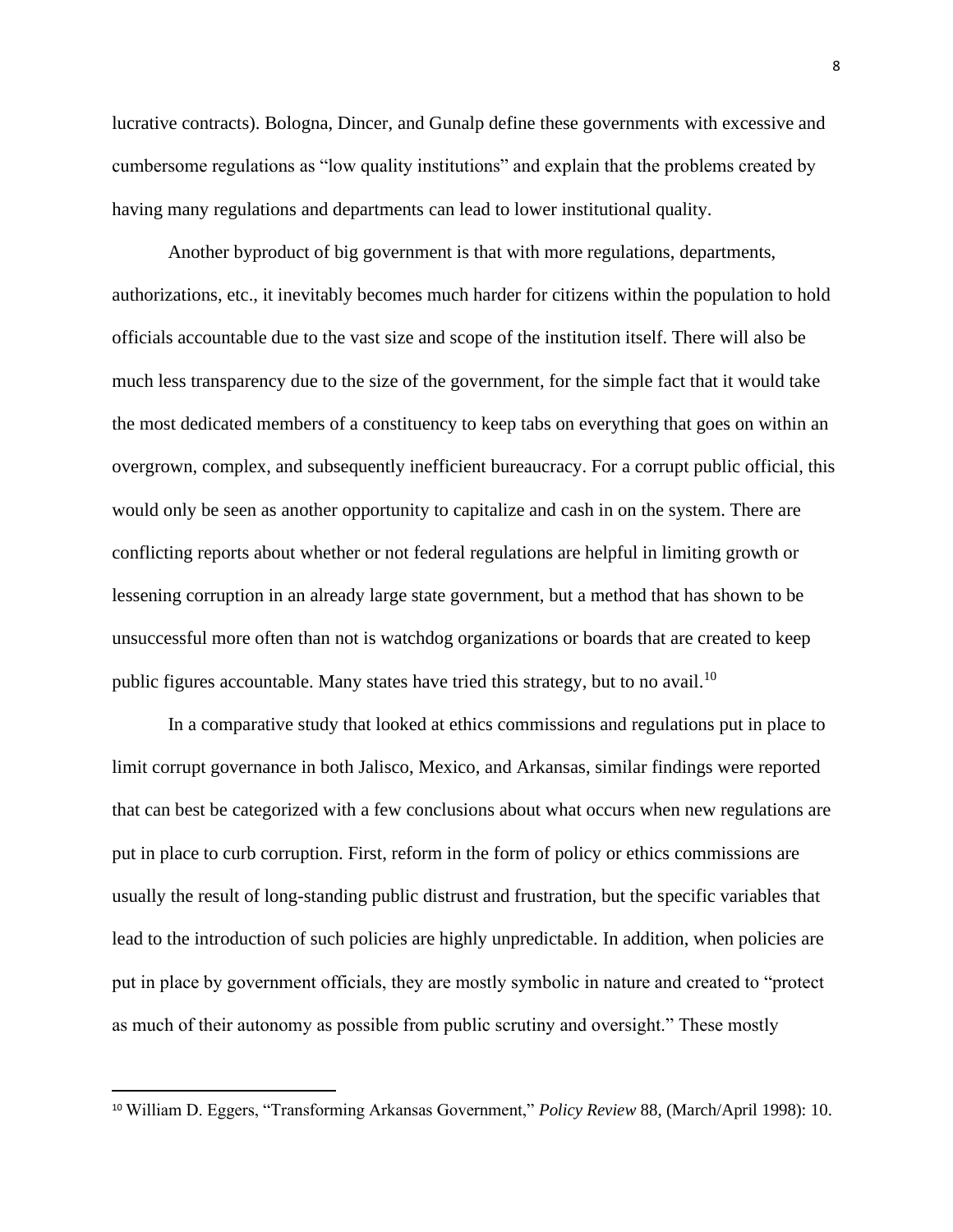symbolic reforms have two possible outcomes according to the literature; they either result in more public distrust and frustration, or they eventually evolve into bureaucratic organizations that actually lead the charge for active reform. However, the following can result in a complex system that could potentially lead to repeated violations because officials are not properly educated on all of the rules.<sup>11</sup>

In summary, most studies indicate that a good place to start in decreasing the likelihood of corruption is to reduce the size of the government at the state level.<sup>12</sup> The optimal approach at limiting corruption seems to be found in the hands of the people who live in a democratic society.

# **Legislative Professionalism**

Due to the lack of uniformity among each of the fifty individual state governments that collectively make up the United States, there are vast and easily observable differences in the laws and regulations that dictate how each state's legislature operates. Legislative professionalism is one of these differences that can be measured and observed in a variety of ways and has been hypothesized to be a factor in determining the likelihood for corruption in a government. According to Peverill Squire's Squire Index, legislative professionalism is predominantly based upon three major components. These are salary and benefits, time demands of service, and staff and resources allocated.<sup>13</sup>

In "The Merit of Meritiocratization: Politics, Bureaucracy, and the Institutional Deterrents of Corruption," Carl Dahlstrom argues that a more professionalized legislature is less

<sup>11</sup> Jeffrey J. Ryan, Jorge A. Alatorre, and William D. Schreckhise, "A Comparative Case Study of State Ethics Reform in Jalisco and Arkansas." *Public Integrity* 8, no. 4: 362-363.

<sup>&</sup>lt;sup>12</sup> Dincer and Gunalp.

<sup>13</sup> Peverill Squire, "Measuring State Legislative Professionalism: The Squire Index Revisited," *State Politics & Policy Quarterly* 7, no. 2 (Summer 2007).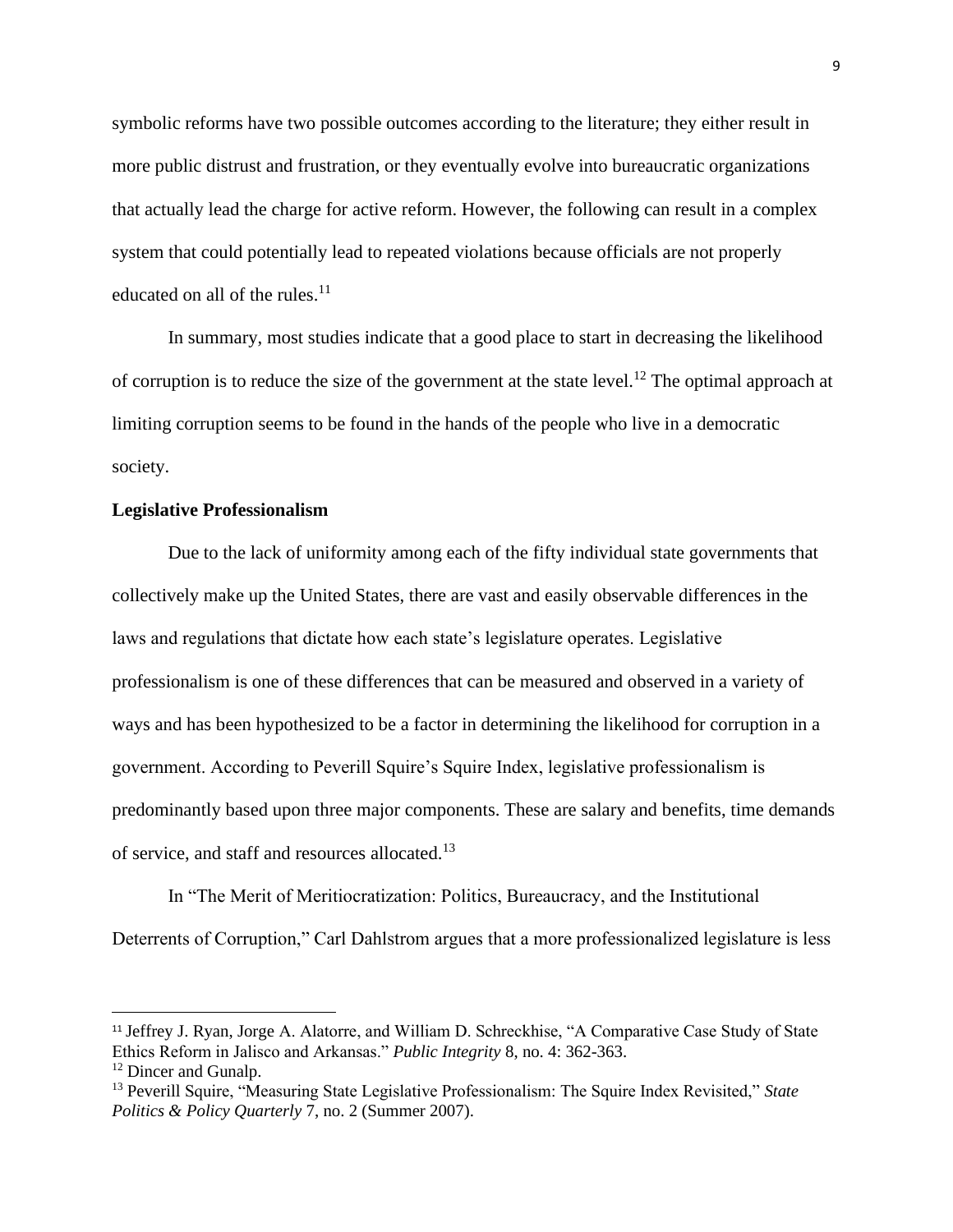likely to be corrupt because professionalized state legislatures usually possess many of the same attributes as what one would expect to see in a long-standing and highly developed democracy. Some of these have been discussed in some capacity as their own subcategory for being an indicator of corruption, such as a widely read press as well as diversity in the lawmaking bodies, but Dahlstrom also analyzes the relationship between corruption and other factors that relate to professionalism, like "bureaucratic factors, such as public employees' competitive salaries, career stability, or internal promotion."<sup>14</sup> In theory, a highly professionalized state government is less likely to be corrupt because it provides less motivation for legislators to partake in corruption for personal gain.

Another aspect of political corruption that can be closely linked to the issue of legislative professionalism is greed. Greed was identified in the literature to be a component that arises as a result of politicians advocating for their own personal gain. Charles Funderburk notes that "traditional techniques of political corruption involving the use of public office and political influence for personal enrichment are motivated primarily by venality and greed."<sup>15</sup> Aspects of greed were certainly reported in the state of Arkansas where, for instance, six legislators were convicted of corruption charges for receiving kickbacks in a large scandal involving the state's General Improvement Fund and later its Medicaid Program.<sup>16</sup> However, individual greed being the most significant contributor to political corruption is much less common in the modern era. It has already been argued that the expansion of the federal government is likely to increase corruption, but this instance when combined with a less professional legislature is perhaps the

<sup>&</sup>lt;sup>14</sup> Carl Dahlstrom, Victor Lapuente, and Jan Teorell, "The Merit of Meritocratization: Politics, Bureaucracy, and the Institutional Deterrents of Corruption," *Political Research Quarterly* 65, no. 3 (September 2012): 657.

<sup>15</sup> Charles Funderburk, *Political Corruption in Comparative Perspective: Sources, Status, and Prospects*  (London: Routledge, 2016).

<sup>16</sup> Wood and Thompson, 8A.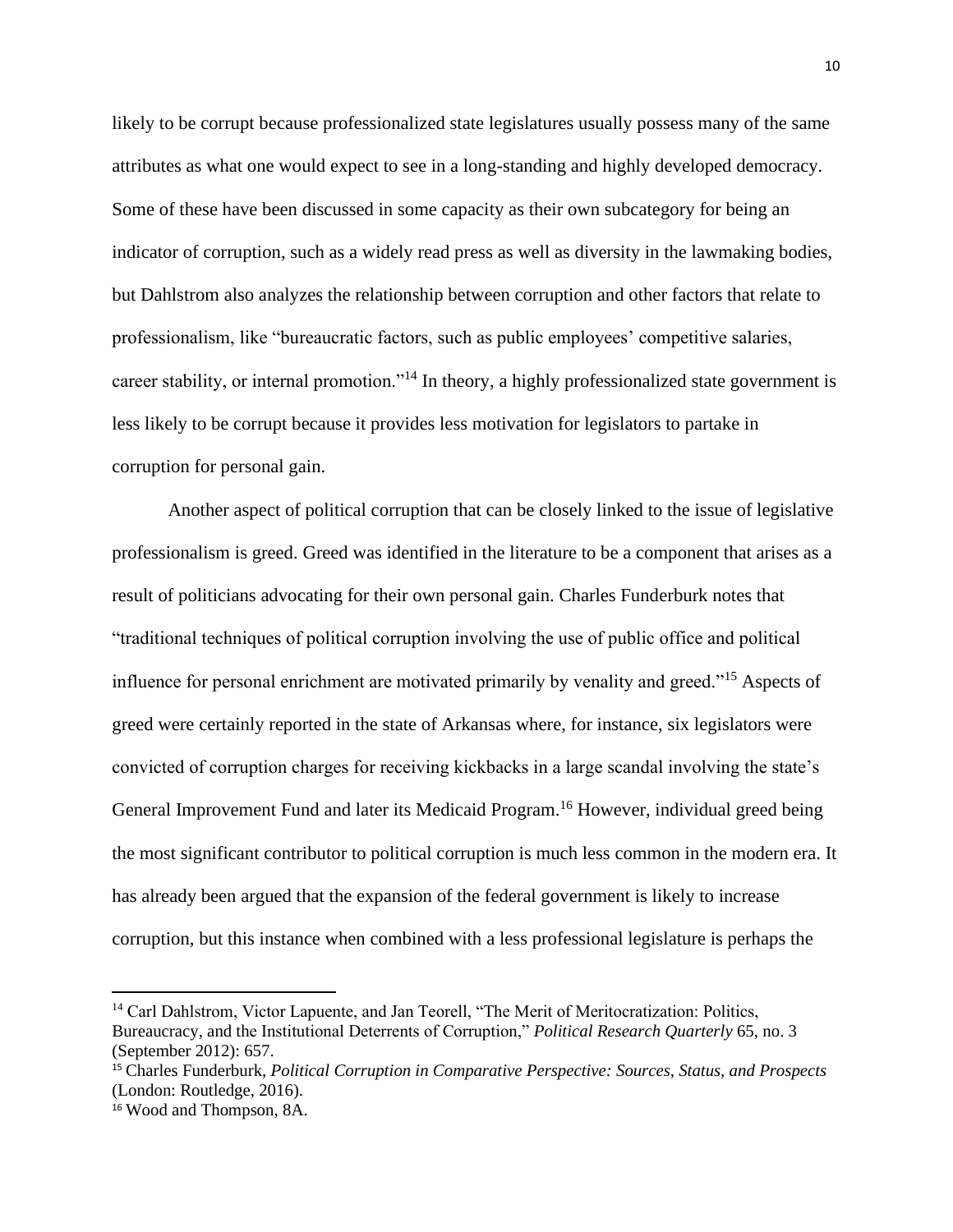one exception. Large party machines such as New York's Tammany Hall used to have many resources in which they could use to manipulate a system that was almost like the wild west compared to the state political systems of today. With the expansion of social welfare and social service agencies during the New Deal as well as the mass migration to suburbia following World War II, the large urban party machines that existed in cities, like Tammany Hall or Lewis Rhoton's "Boodlers," lost the immense influence that they held prior to these programs. With that major transition, corruption based on greed, such as bribery, extortion, and kickbacks, became much less of a widespread ordeal and moved more towards what we can observe in the modern day: a set of individuals who seek to gain personal benefit rather than the whole of their party organization.<sup>17</sup>

How does one go about measuring professionalism in a state legislature? There are many factors that can be linked to professionalism, and therefore there are different ways to measure professionalism. For instance, one factor worth considering when examining legislative professionalism are the laws drafted by a particular state legislature. A professionalized legislature should be expected to pass unique and innovative policies that are a clear reflection of public opinion in the state that also hold up under a test of constitutionality under scrutiny by the U.S. Supreme Court.<sup>18</sup> However, by using public opinion and the numbers of laws struck down serving as indicators of what should be produced by a professional legislature, we still do not know the specific qualities that make one legislature more professional than the rest. The Squire Index was created for this exact purpose; it determines legislative professionalism based upon the aforementioned major components. These are salary and benefits, time demands of service,

<sup>17</sup> Funderburk.

<sup>&</sup>lt;sup>18</sup> Susan M. Miller, Eve. M. Ringsmuth, and Joshua M. Little, "Pushing Constitutional Limits in the U.S. States: Legislative Professionalism and Judicial Review of State Laws by the U.S. Supreme Court," *State Politics and Policy Quarterly* 15, no. 4 (December 2015).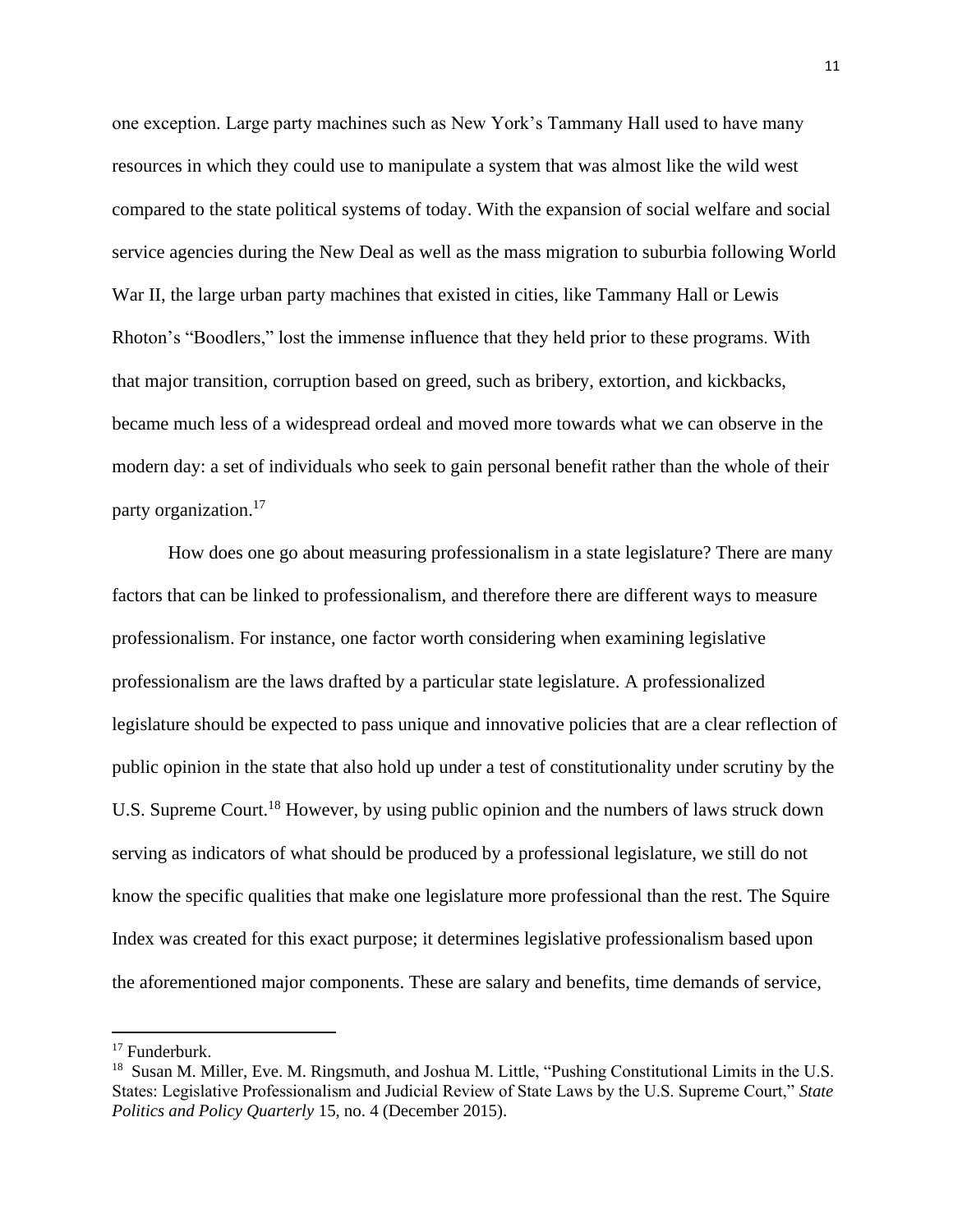and staff and resources allocated.<sup>19</sup> By measuring these, one can measure how professional a state legislature is when compared to others, and the data collected by this can be compared to the corruption rate of a state.

Many studies offer the hypothesis that legislatures that are more "professional" are less likely to be corrupt. This is because individual actors within a professional legislature have less motivation to be corrupt due to their compensation for doing their job well. Measuring the level of professionalism across states is difficult due to its complexity, but multifaceted approaches such as the Squire Index can be used to provide a comprehensive measurement to compare to reports of corruption.

# **Political Education**

For obvious reasons, political education makes a lot of sense when attempting to explain high levels of reported corruption. However, to move in this direction it is first imperative to outline a brief definition of what is meant by political education. Political education can be defined as an individual's capability to combine their knowledge of the political process and current events to vote as informed citizens. For the purposes of this literature review however, the definition for political education will be used as an umbrella term that covers a variety of indicators of a functioning democratic society, all of which were gathered from scholarly articles. These indicators include civic engagement measured by voter turnout in any particular population, reported interest in state politics, and a general knowledge of issues facing the voter base as well as knowledge regarding the democratic system and its mechanisms. When a population group possesses some or many of these traits, the government that represents them is less likely to be corrupt. This can best be explained with the theory that a voter base with a

<sup>&</sup>lt;sup>19</sup> Squire.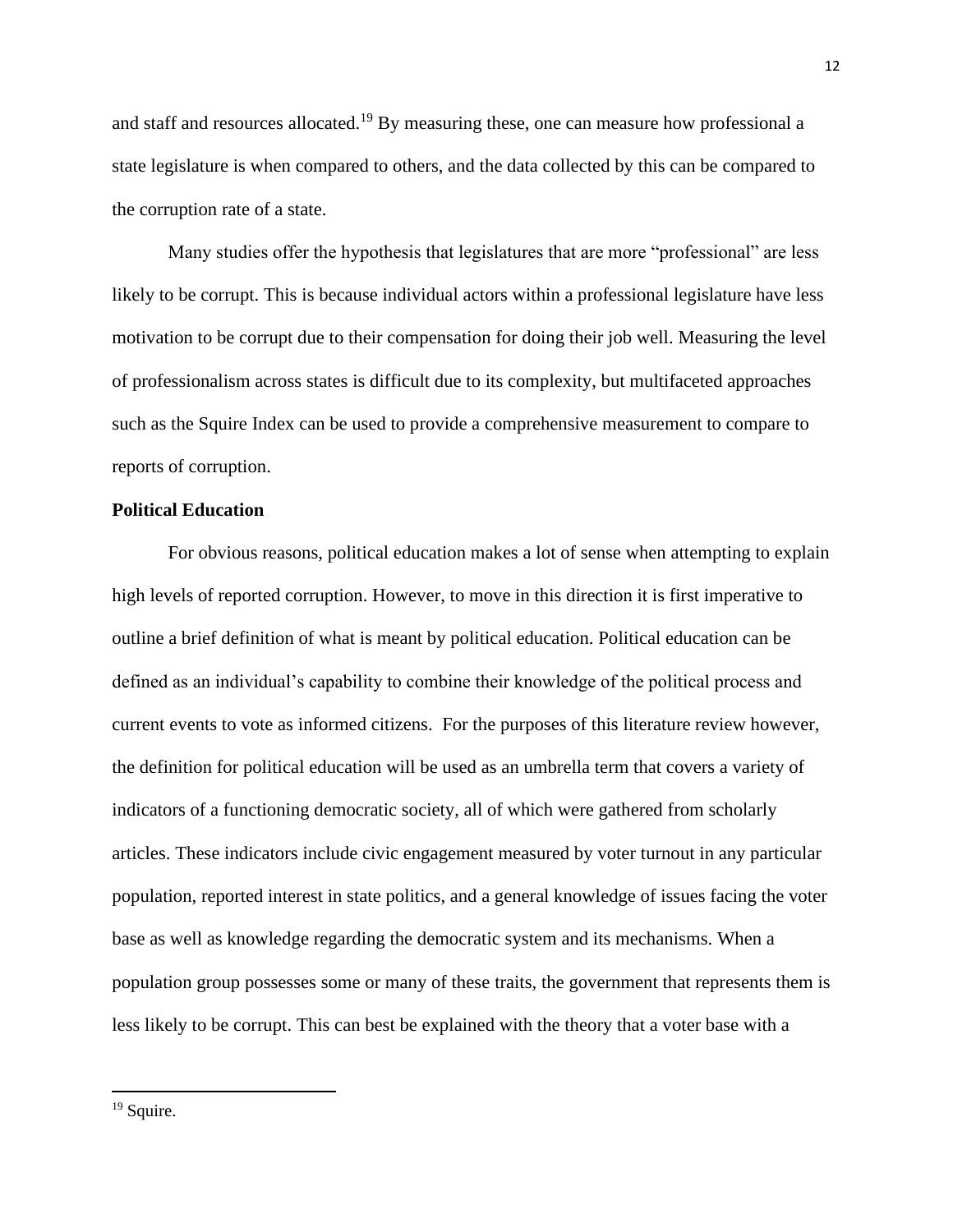higher amount of politically educated citizens within their population will be more likely to hold corrupt officials accountable by voting them out of office or by simply mobilizing to vote against policies and legislation that could contribute or lead to corrupt practices.

Samuel Lipset hypothesizes that the average education levels of a population are the most reliable indicator of whether or not the population is likely to be corrupt, and he largely makes the claim that a population with higher levels of formal education will naturally be more politically educated.<sup>20</sup> The purpose of this section is not to dispute or confirm Lipset's hypothesis, but an intriguing argument can be made for lower education levels being a contributing factor in and of itself in a corrupt society rather than whether or not we can equate education with political education. Many scholars seem to think so. According to a study on the dynamics between economic freedom and corruption in the United States, education is identified as having a significant negative impact on corruption. $21$ 

While Lipset's argument carries some merit, in analyzing voting behavior and political activity there are a vast array of factors that can contribute to the political education of an individual (e.g., how often they read the newspaper, membership in political organizations, donations to campaigns, etc.). By using only education as a means of determining political education, one would neglect this idea in favor of simplicity in gathering data. In the United States, one of the main sources of political knowledge is the news. Research shows that in countries with a free press, there is a better chance of higher voter participation as well as higher chances at the removal of corrupt officials.<sup>22</sup> These same outcomes can be attributed to the

<sup>20</sup> Seymour M. Lipset, *Political Man: The Social Bases of Politics* (Garden City, NY, Doubleday, 1960),

<sup>&</sup>lt;sup>21</sup> Nicholas Apergis, Oguzhan C. Dincer, and James E. Payne, "Live Free or Bribe: On the Causal

Dynamics Between Economic Freedom and Corruption in U.S. States," *European Journal of Political Economy* 28, no. 2 (2012).

<sup>22</sup> Dahlstrom, Lapuente, and Teorell.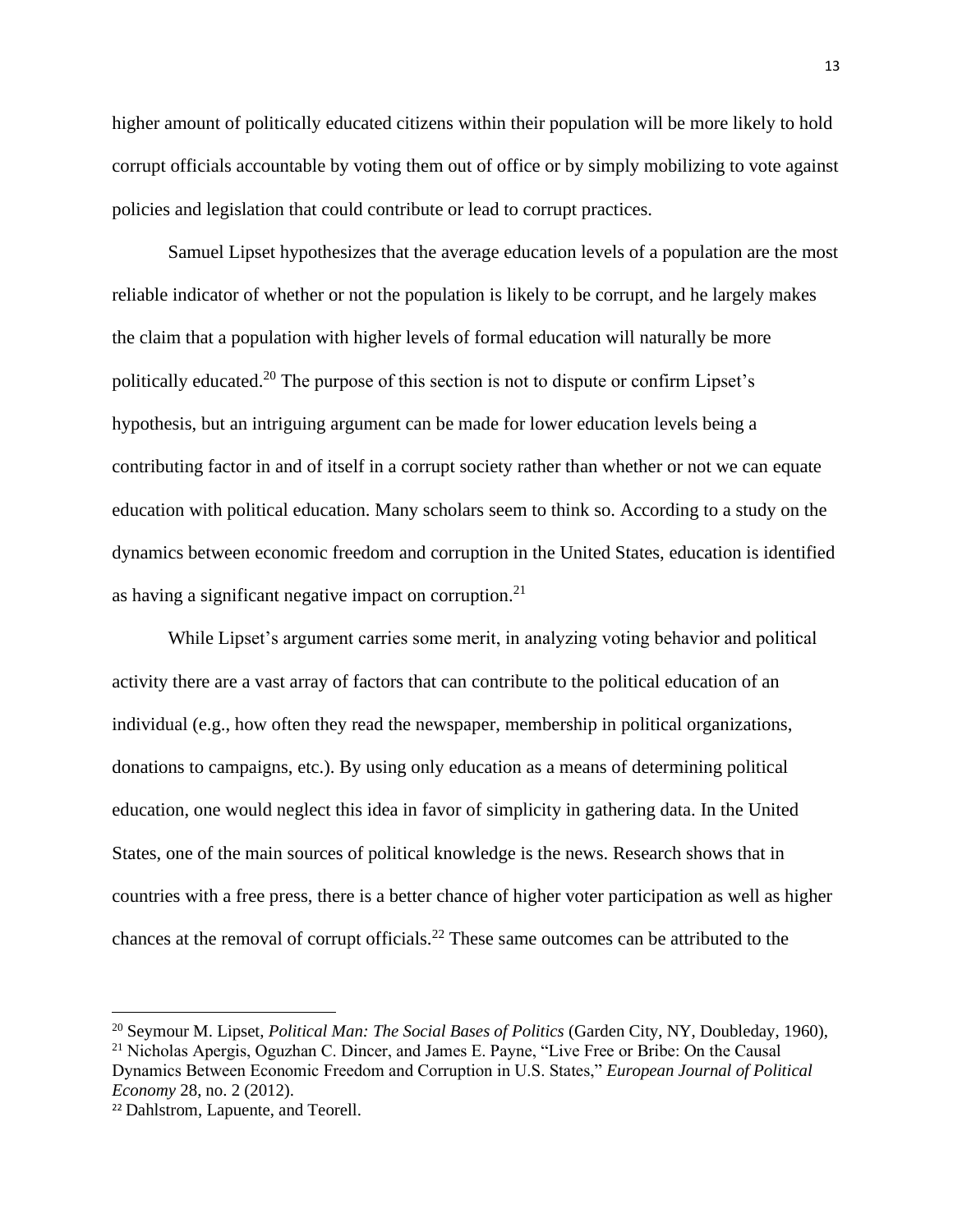readers of a free press, and Dimant notes that "long exposure to democracy predicted lower corruption."<sup>23</sup> Compante and Do agree that the press can help boost levels of political education within a population, but they add that there is also a geographic variable that can impact political involvement and education. In the United States, states that have very isolated capital cities and a large spatial distribution of their population have been found to have less accountability mechanisms on elected officials due to their isolation, and a population that is less interested in politics by measures of voter participation.<sup>24</sup>

An important aspect of this that needs more review is the importance of the press and political education in its relationship with corruption during the COVID-19 pandemic. In 2018, Dimant linked education to contagion effects (an increase in corruption rates by 10% resulted in an increase by 4%-11% in a neighboring state) and other factors that allowed for better access to the state government, such as eGovernment.<sup>25</sup> Many states were forced to revert to conducting business over electronic platforms in 2020, and this is a problem with effects that deserve to be studied in states, like Arkansas, with large amounts of their population generally having poor access to broadband internet.

As stated, political education as an explanation for higher reported corruption rates should be self-explanatory, as it directly effects the way in which people vote in elections.

#### **Income Inequality**

The conversation regarding how income inequality creates opportunities for corruption is a very similar conversation to the ethnic diversity argument in the way that they effect ethnic minorities' participation in the political process. Alesina notes that the suspected causes of

<sup>23</sup> Dimant and Tosato.

<sup>&</sup>lt;sup>24</sup> Filipe R. Campante and Quoc-Anh Do, "Isolated Capital Cities, Accountability, and Corruption: Evidence from U.S. States," *American Economic Review* 104, no. 8 (August 2014). <sup>25</sup> Dimant and Tosato.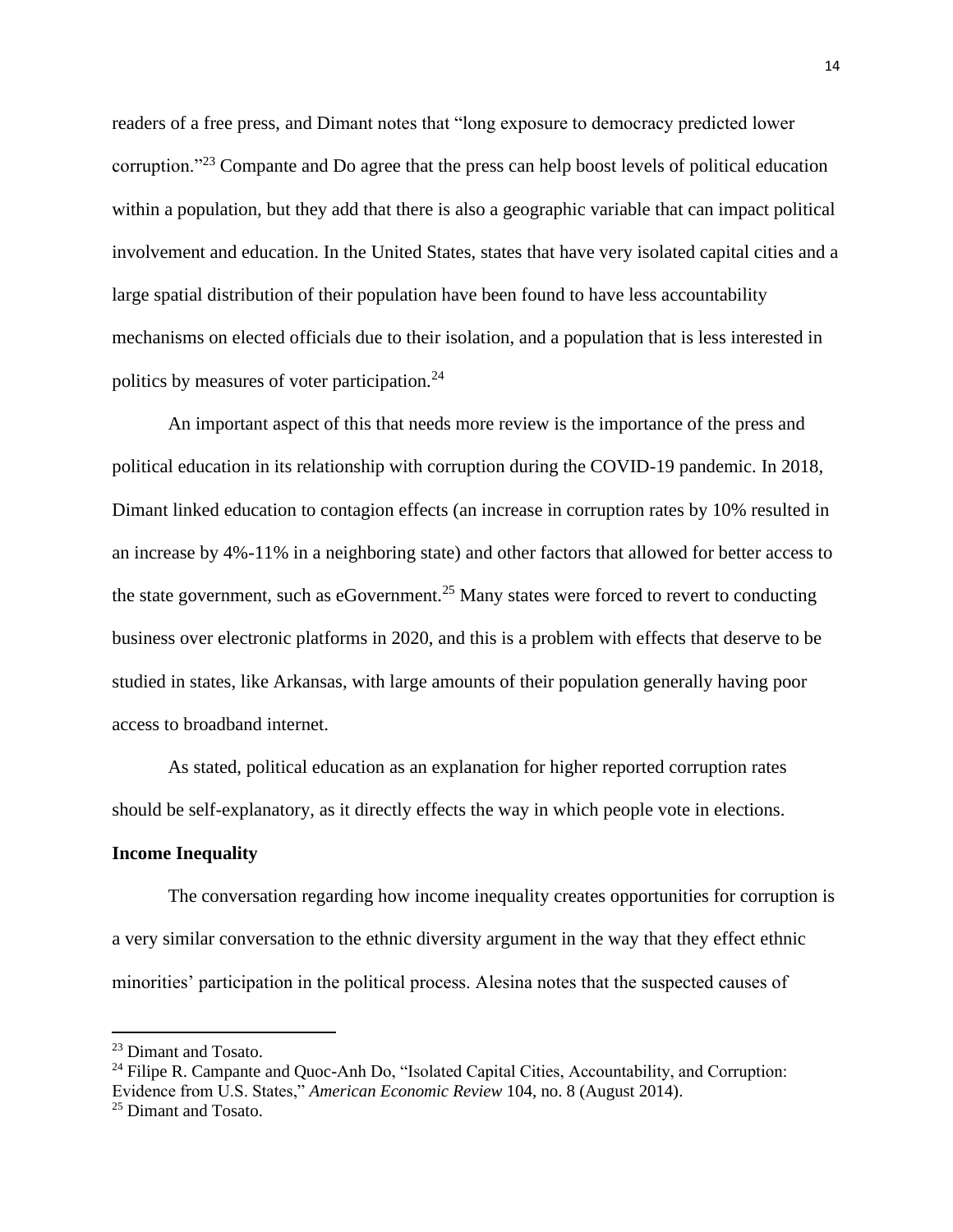corruption being an issue that stems from income inequality is for the exact same reason as for the ethnically diverse population; politicians have to "disguise" redistributive policies. According to Alesina, public officials often use public employment as a redistributive device. Statistics back this up, as city employment is "significantly higher in cities where income inequality and ethnic fragmentation are higher."<sup>26</sup> It has been discussed that we can link corruption in the form of redistributive policies with ethnic diversity and income inequality.

It is also important to note that income inequality was reported in the literature, both by Apergis and Alesina, as a derivative of per capita personal income combined with the unemployment rate in a society, and both of these will likely hit minority populations in higher proportions according to a study done by Apergis in which the results of how corruption affects economic variables are examined across different demographics in the United States.<sup>27</sup> Apergis initially studied the association between corruption and income inequality in the United States in 2010 by using a test on data from statistics from U.S. Department of Justice which report the number of officials from each state convicted on federal corruption charges. The results indicated that there was "a long-run equilibrium relationship" between income inequality and corruption. Income inequality was also found to have negative effects on other factors like unemployment, but also corruption contributors that have been discussed already such as education.<sup>28</sup> In the study that covered every year from 1980 to 2004, the south was found the most corrupt region in the United States, with approximately 0.35 convictions per 100,000 people. This would make sense in terms of income inequality, as nine of the ten poorest states in the country are south of

<sup>26</sup> Alesina et al.

<sup>&</sup>lt;sup>27</sup> Nicholas Apergis, Oguzhan C. Dincer, and James E. Payne, "The Relationship Between Corruption and Income Inequality in U.S. States: Evidence from a Panel Cointegration and Error Correction Model," *Public Choice* 145, no. 1-2 (October 2010).

 $28$  Apergis et al. (2010).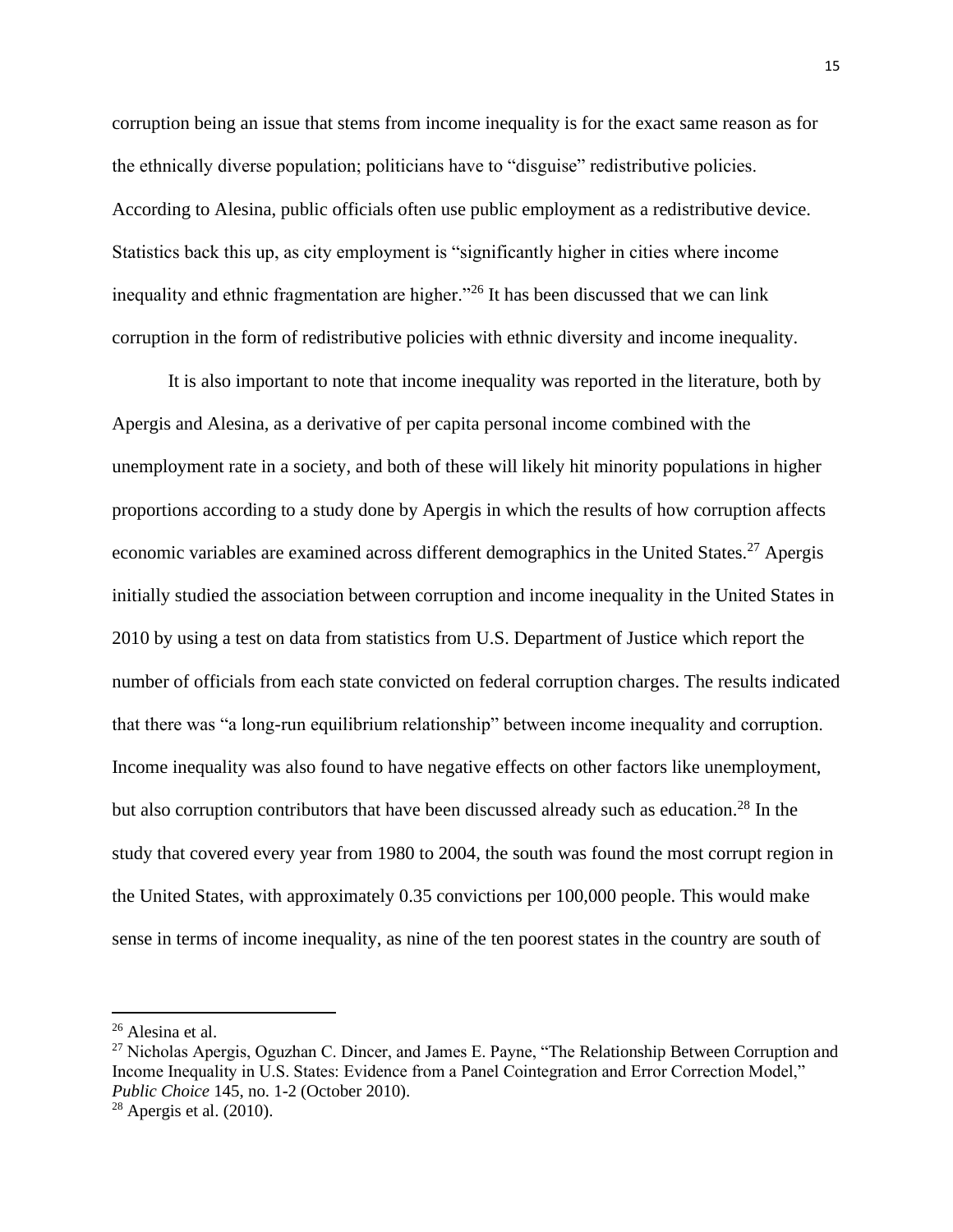the Mason-Dixon line, with many of the remaining southern states not too far behind in the rankings.<sup>29</sup>

Apergis would later confirm her findings in another study using a slightly different test. Rather than the aforementioned test, a panel error correction model using data to measure the effect of economic freedom on corruption in each U.S. State from the same time period used in the previous study, and the results only confirmed what was unearthed two years prior: "per capita income has a negative and statistically significant impact on corruption, whereas income inequality has a positive and statistically significant impact."30

Another factor that would have completed the case for income inequality was the failure to mention that income inequality usually goes hand in hand with other factors that are not strictly related to economics. Apergis identified that lower levels of education also had a statistically significant impact on corruption, but it could be hypothesized that income inequality has a statistically significant impact on the average education as well as the educational opportunities within a society. We have already determined that education and political education have a noteworthy impact on the likelihood of corruption, but education being an unfortunate byproduct of income inequality would make for an interesting argument to say the least.

Not only do higher levels of income inequality have potential negative effects on reports of corruption, but income inequality within a state can also correlate with other factors that could potentially influence reports of corruption.

<sup>&</sup>lt;sup>29</sup> Grant Suneson, "Wealth in America: Where are the Richest and Poorest States Based on Household Income?" *USA Today,* 8 October 2018.

 $30$  Apergis et al. (2012).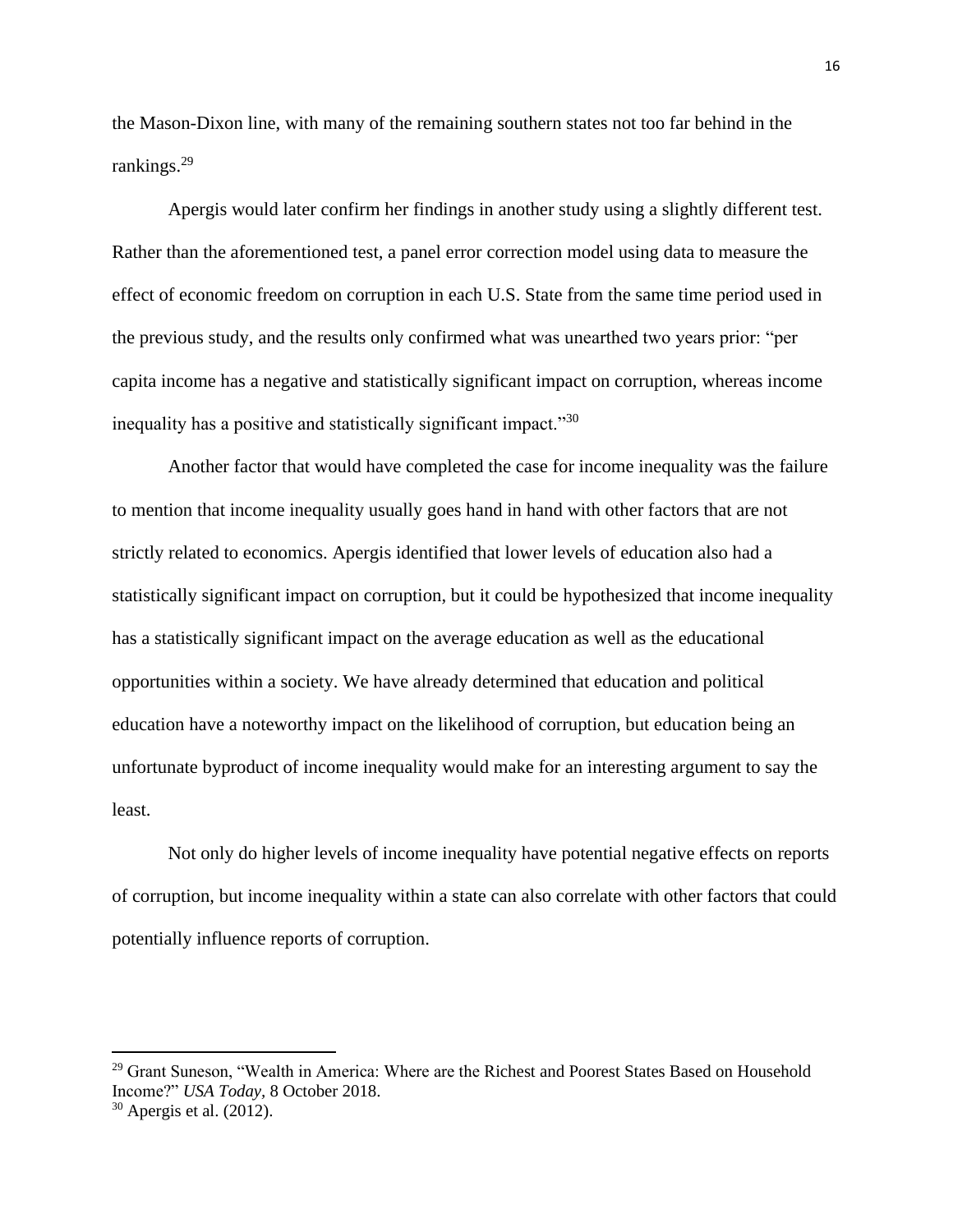# **Ethnic Diversity**

As ethnic diversity increases in a population, the likelihood of corruption increases along with it. This positive correlation can be explained for a various number of reasons. Primarily, the more diverse a population is, the more it negatively impacts the economy and the institutional efficiency of a society. Broadly speaking, this is due to the idea that as a constituency becomes ethnically heterogeneous, voting will focus less on keeping elected officials accountable in terms of honesty. Instead, it will likely focus more on resource and wealth distribution across the many groups that exist within the population of the state.<sup>31</sup> In a study that identified potential correlates of higher reports of political corruption on an international scale, Paulo Mauro added that the risk of corruption can only grow when ethnic diversity within a population is combined with greater ethnolinguistic differences within the same population.<sup>32</sup> Mauro's study essentially shows that a population that has greater diversity and cultural influence is more likely to have higher levels of corruption. This is undoubtedly a difficult pill to swallow given that there are not many ways to approach this problem. In the United States, it is generally not realistic to have the expectation that a state's legislative body will be composed of lawmakers that are a good representation of the ethnic composition or the ethnolinguistic differences of any place, especially those that are more diverse than average. Even if one were to comprise a legislative body that was a close representation of the population, it would be highly unlikely for it to have the ability to cater to all the different demographics, since no group would be able to possess a majority in the legislative body. Along with this, elected officials in more ethnically diverse societies have

<sup>31</sup> Edward L. Glaeser and Raven E. Saks, "Corruption in America," *Journal of Public Economics* 90, no. 6-7 (August 2006).

<sup>32</sup> Paulo Mauro, "Corruption and Growth," *Quarterly Journal of Economics* 110, (August 1995).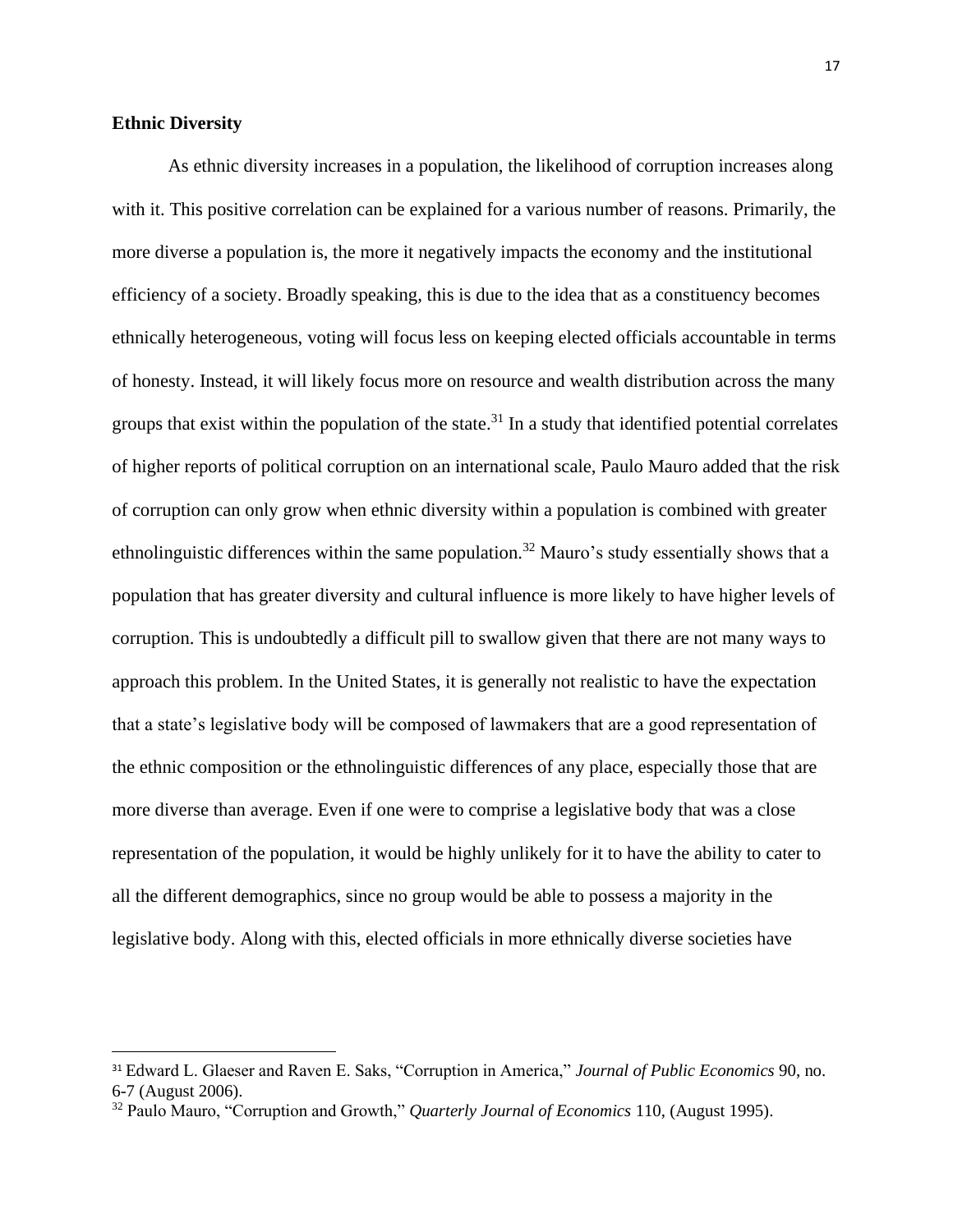shown a pattern of participating in corruption by "disguising" redistributive policies as something more sinister that will ultimately benefit their ethnic background the most.<sup>33</sup>

In a study conducted on corruption climates in sub-Saharan Africa, a diverse ethnic population was noted as the most significant contributor to a political climate that had high levels of corruption.<sup>34</sup> This relates back to the "scramble for Africa," in which European powers colonized the African continent and thus divided the continent amongst themselves. The way in which the European countries ruled the African people had a severe impact on the indigenous cultures in a way that would influence the distribution of power and governmental apparatuses long after the European powers left.<sup>35</sup> While this may seem like a problem that only faces victims of European colonization, one could undoubtedly infer that a similar phenomenon can be seen in the United States and particularly in the southern United States due to the many years of enslavement endured by African Americans as well as the legal and social marginalization and discrimination of African Americans and other minority groups. Like the groups discussed in Parboteeah's study on Sub-Saharan Africa, people who belong to different ethnic groups in the United States, such as African Americans, American Indians, and people of Hispanic descent will be less likely to fully integrate into the governmental process, and more likely to be negatively affected by several factors that relate to corruption. This includes, but is not limited to, what Parboteeah calls "socioeconomic crises" and "inequities in the distribution of power in a multiethnic context."<sup>36</sup>

<sup>33</sup> Alberto Alesina, Reza Baqir, and William Esterly, "Redistributive Public Employment," *Journal of Urban Economics* 48, no. 2 (2000): 219.

<sup>&</sup>lt;sup>34</sup> Praveen K. Parboteeah, H. Titilayo Seriki, and Martin Hoegl, "Ethnic Diversity, Corruption, and Ethical Climates in Sub-Saharan Africa: Recognizing the Significance of Human Resource Management," *International Journal of Human Resource Management* 25, no. 7 (2014).

<sup>&</sup>lt;sup>35</sup> Parboteeah.

<sup>36</sup> Parboteeah.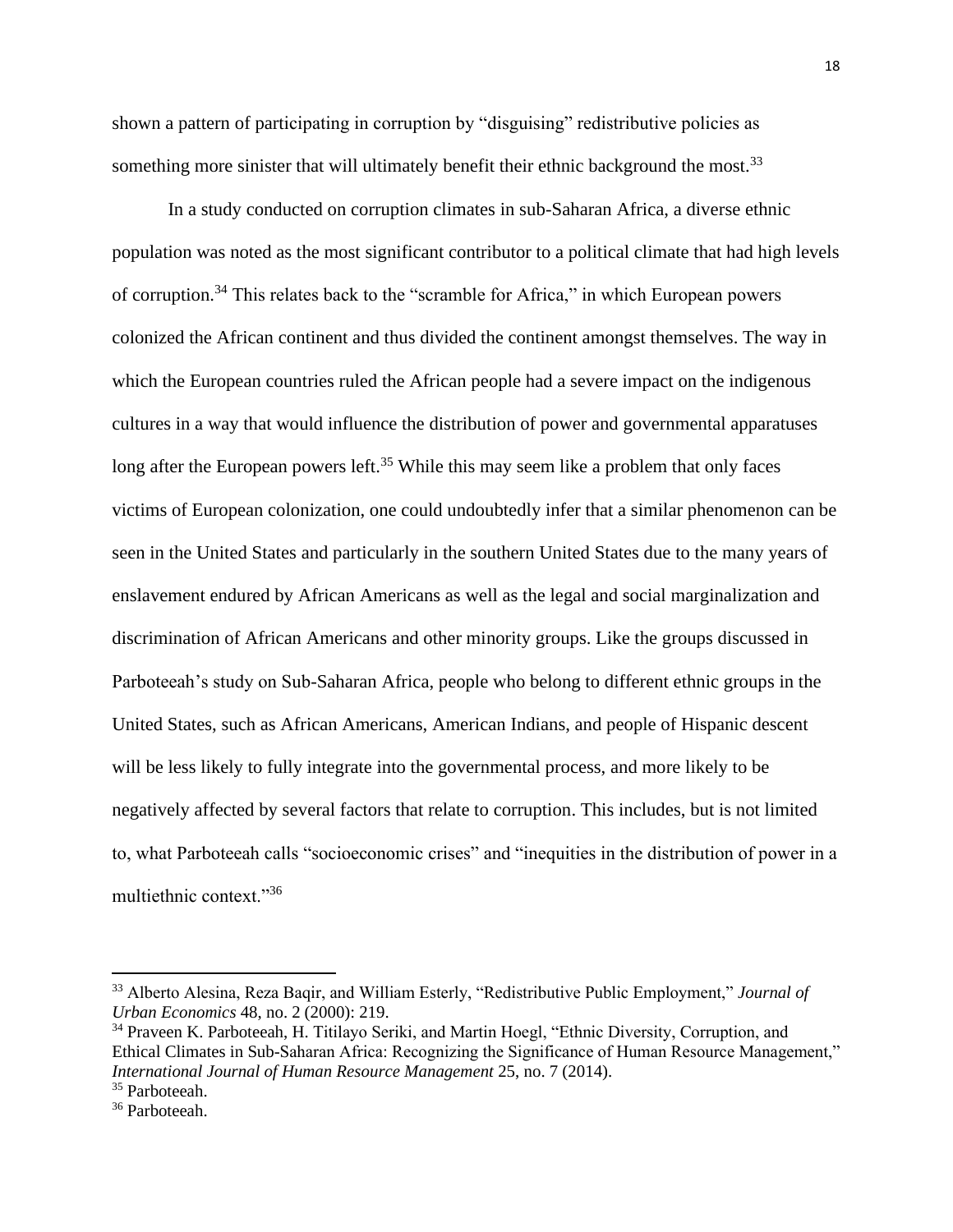The ethnic diversity argument is only furthered by the argument that once an in-group, or representatives of the majority in a population are in a position of power, they will do anything to maintain their lock on leadership. With that being said, it can be observed that elected officials who display corrupt behavior are still likely to maintain their position of power if they are a member of that in-group.<sup>37</sup> This not only contributes to corruption through a lack of consequences that takes the form of punishment coming from the voters, but it also keeps smaller ethnic groups out of power. This problem of holding different ethnicities out of power while sacrificing integrity would likely be magnified as a population grows more diverse.

A diverse population is more likely to fall victim to corruption for a few reasons that have been identified in prior research studies. A lack of representation in the government from minority groups,  $38$  in-group voting,  $39$  and issues surrounding resource distribution  $40$  all serve as examples that support the idea that the ethnic diversity argument is a convincing one.

#### **Methodology: Measuring Corruption and its Determinants**

With the primary research question of this study being used to examine whether or not the state of Arkansas has addressed from its history of misdeeds, one can shed light on this by exploring the relationship that different factors hypothesized to be determining factors of corruption have with the levels of corruption in each individual state. The goal of this section is to twofold: (1) explain the datasets used to examine the factors identified in the literature that are

<sup>&</sup>lt;sup>37</sup> Eugen Dimant and Guglielmo Tosato, "Causes and Effects of Corruption: What has Past Decade's Empirical Research Taught Us? A Survey," *Journal of Economic Surveys* 32, No. 2 (2018). <sup>38</sup> Parboteeah.

<sup>&</sup>lt;sup>39</sup> Dimant and Tosato.

<sup>40</sup> Alesina et al.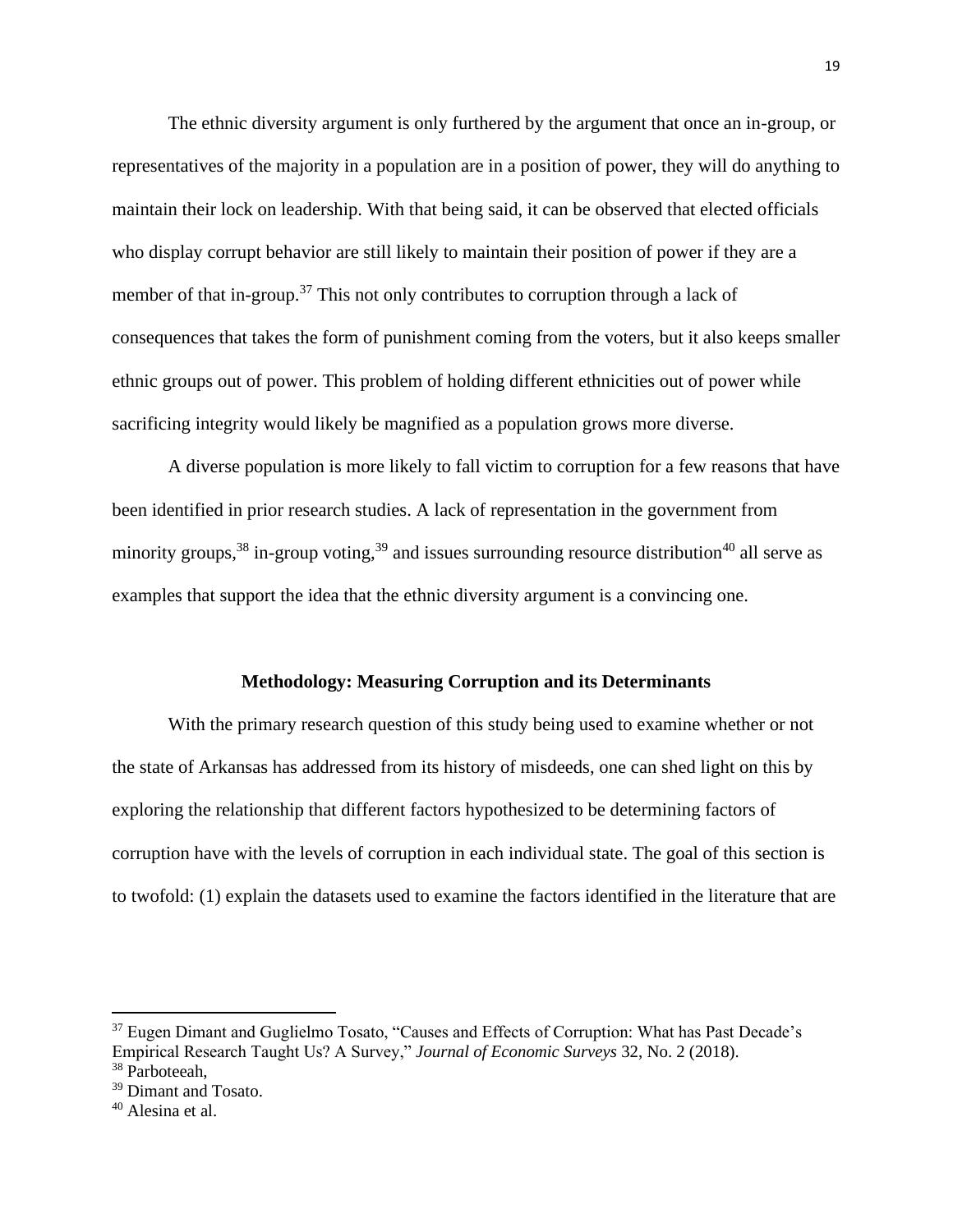known to increase the likelihood of corruption and (2) the association with two competing dependent variables that we should expect to see in the results section.

## **Measuring the Dependent Variables:**

Two primary dependent variables that measure corruption were used to interpret data in this study, the first of which was based on a study done by Glaeser and Saks in which they gathered data from the Department of Justice's *Report to Congress on the Activities and Operations of the Public Integrity Section*, which includes many different crimes that fall under the umbrella of corruption, to find a corruption rate. The corruption rate was derived by using the average number of federal corruption convictions from each state over three different years (1989, 1999, and 2002), dividing that average by the state's population, and multiplying it by 100,000 to configure the average annual convictions per 100,000 people, otherwise referred to as corruption rate.<sup>41</sup> For the purposes of this study, Glaeser and Saks' method of finding corruption rate was replicated to provide an updated, more current data set to compare the predicting variables to. To do so, the information from the 2019 *Report to Congress on the Activities and Operations of the Public Integrity Section* was used to find the ten-year average of each state's federal corruption convictions. Then, the ten-year average was divided by the population of each state as provided by the most recent data from the census bureau and subsequently multiplied by 100,000, leaving us with the average annual convictions per 100,000 members of the population. On a nationwide scale, the average of people convicted with a federal corruption charge from 2010-2019 was 0.284 in every 100,000 with a standard deviation of 0.203 convictions per 100,000.

<sup>41</sup> Edward L. Glaeser and Raven E. Saks, "Corruption in America," *Journal of Public Economics* 90, no. 6-7 (August 2006):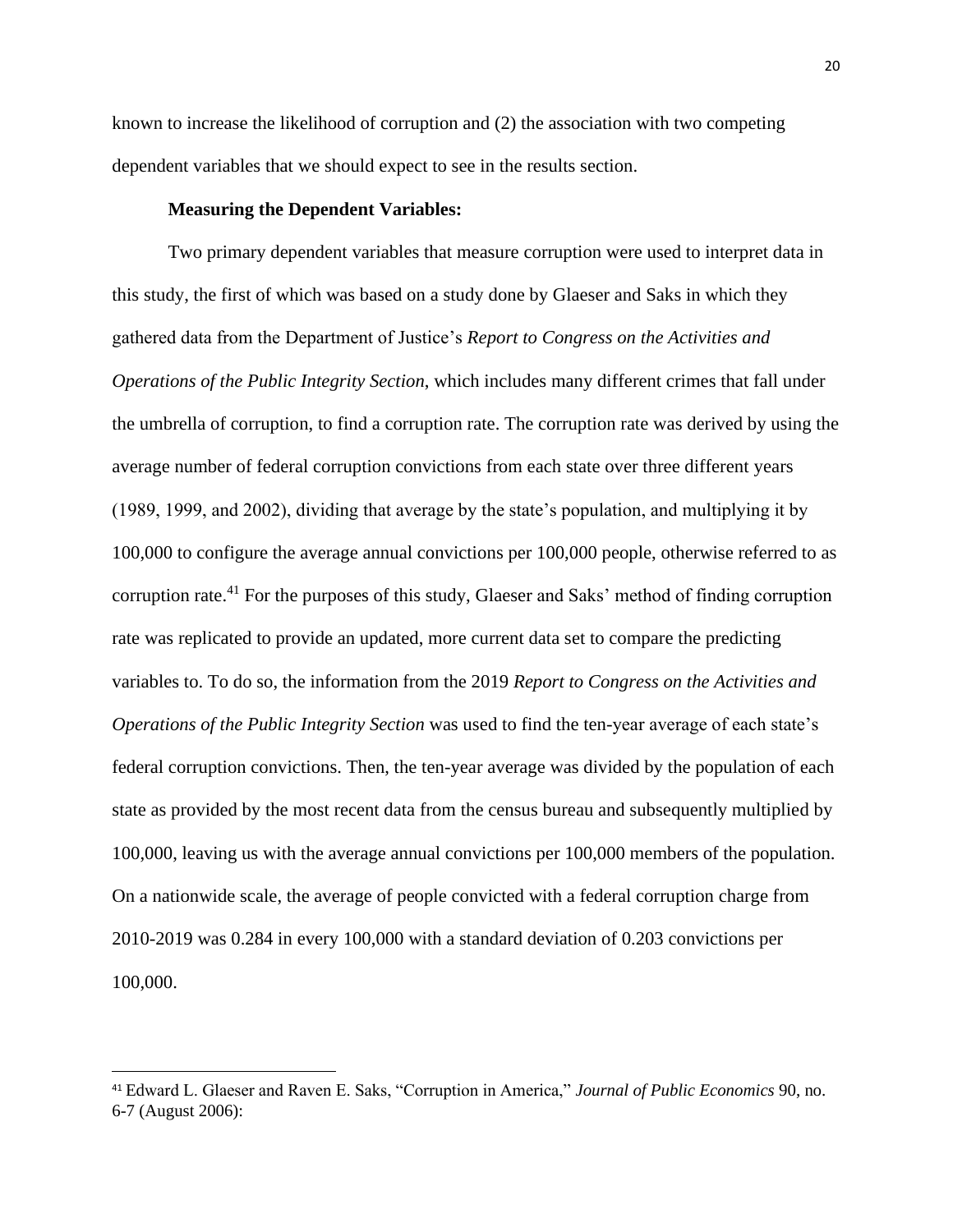The other method of measuring corruption in this research is modeled based on studies done by Glaeser and Goldin as well as Paulo Marco. In an effort to measure the most corrupt era of American history between the years 1815 and 1975, Glaeser and Goldin searched words like "corrupt," "fraud," and other similar words in newspaper databases and used the number of results returned to hypothesize what period was the most corrupt.<sup>42</sup> Similarly, Marco used word counts in newspaper databases to create a dataset that suggested that violent death counts among Italians were underreported during World War I and the start of Mussolini's regime.<sup>43</sup> For the purpose of this study, a newspaper database search was used to create another dataset to compare each state's levels of corruption over a specific time period. In order to be somewhat consistent with the other dataset, the years observed were 2010 to 2021. Similarly, to Glaeser and Goldin, the search terms entered into the database were: the name of each state in the leading or first paragraph, followed by the terms "fraud" and/or "corruption" in the leading or first paragraph, as well as "state legislature" in the first paragraph in order to attempt to filter out any articles about the national government. The NewsBank inc. database was used for this search, and while this method has its limitations, as evidenced by the lack of large newspapers such as the New York Times or Wall Street Journal in the NewsBank database, all of the searches were held constant with the only differentiating factor being the names of each state included in the search. The number of results that each search returned without any further adjustment were used as the measure of corruption in the dataset.

With two dependent variables that indicate the levels of corruption that exist within a state, we can then use both of these created datasets to compare with data that represents the five

<sup>42</sup> Edward L. Glaeser and Claudia Goldin, "*Corruption and Reform: Lessons from America's Economic History,"* Chicago: University of Chicago Press, 2006: 4.

<sup>&</sup>lt;sup>43</sup> Casolino Marco, "Large Scale Analysis of Violent Death Count in Daily Newspapers to Quantify Bias and Censorship." *Journal of Big Data* 7, no. 1 (December 2020).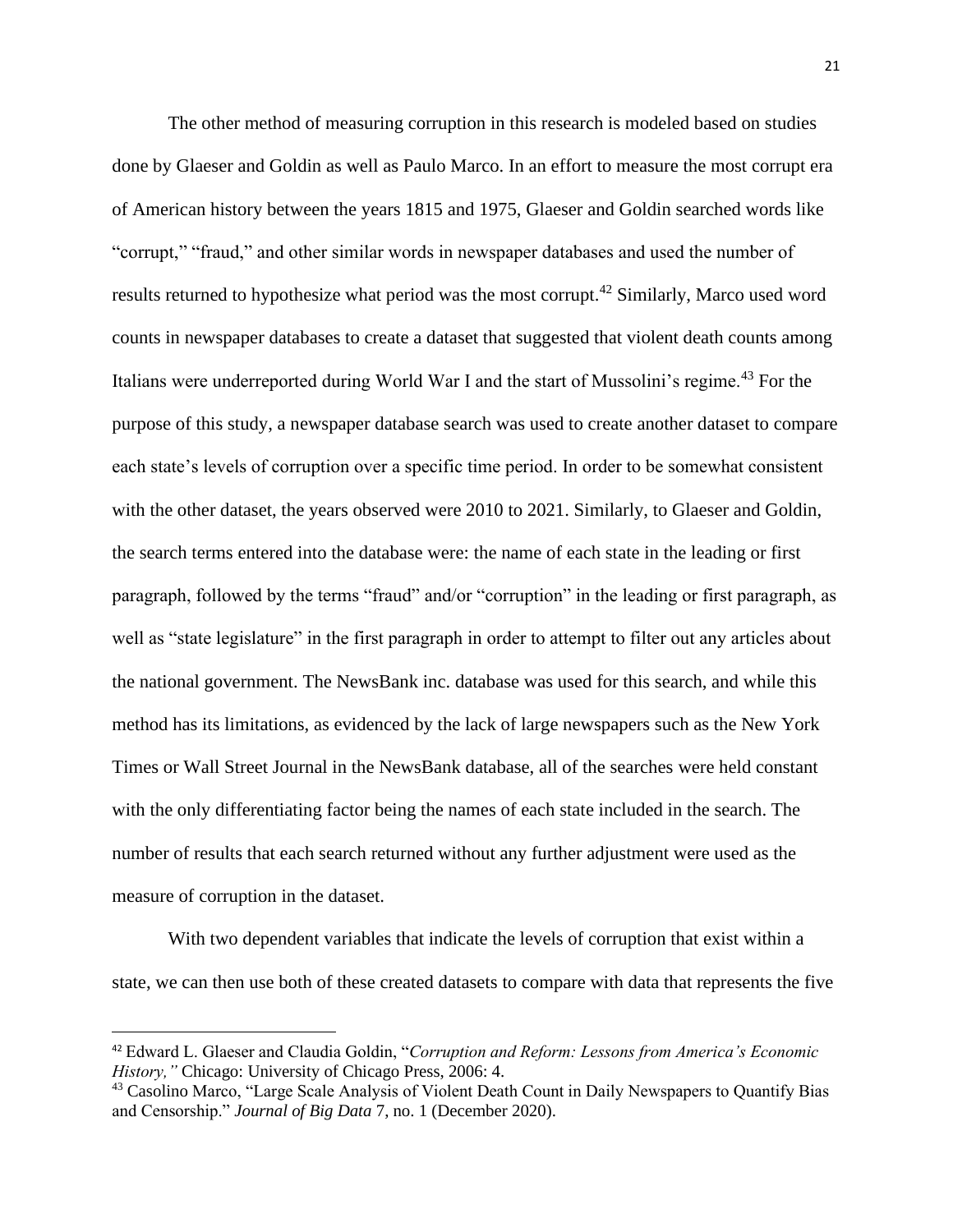contributing factors of corruption from the current base of literature on corruption in the U.S. and abroad. In theory, correlations should be fairly easy to describe within the data at a surface level observation, but two ordinary least square regressions will be run for each of the five independent variables, because of the two competing datasets on corruption. This should describe the strength of each factor's relationship, and these relationships can then be used to determine what qualities might increase the risk for a corrupt state governance. This will also be able to answer the research question of whether or not Arkansas has made improvements in addressing previous state and local government corruption.

### **Measuring the Independent Variables:**

# **"Big" Government**

In this study, to measure big government essentially means to measure the size and scope of a state government. To do so, one can measure how "big" a government is based on its score on the Fraser Institute's Economic Freedom Index, as Dincer and Gunalp did in their study about the effects of federal regulation on corruption on a nationwide scale. The same thing can be done on the state level with the Fraser Institute's Economic Freedom Index of North America 2020, which measures the size of government by measuring government spending, taxes, and labor market freedom. In Dincer and Gunalp's study, they found that each increase of a standard deviation increase in the freedom index was equal to an increase of about half a standard deviation in their dataset that also used convictions as a means to measure corruption.<sup>44</sup> With that, we can expect to see a positive relationship between the economic freedom statistic and the corruption rate and newspaper count.

<sup>44</sup>Oguzhan Dincer and Burak Gunalp, "The Effects of Federal Regulations on Corruption in U.S. States." *European Journal of Political Economy* 65, (December 2020).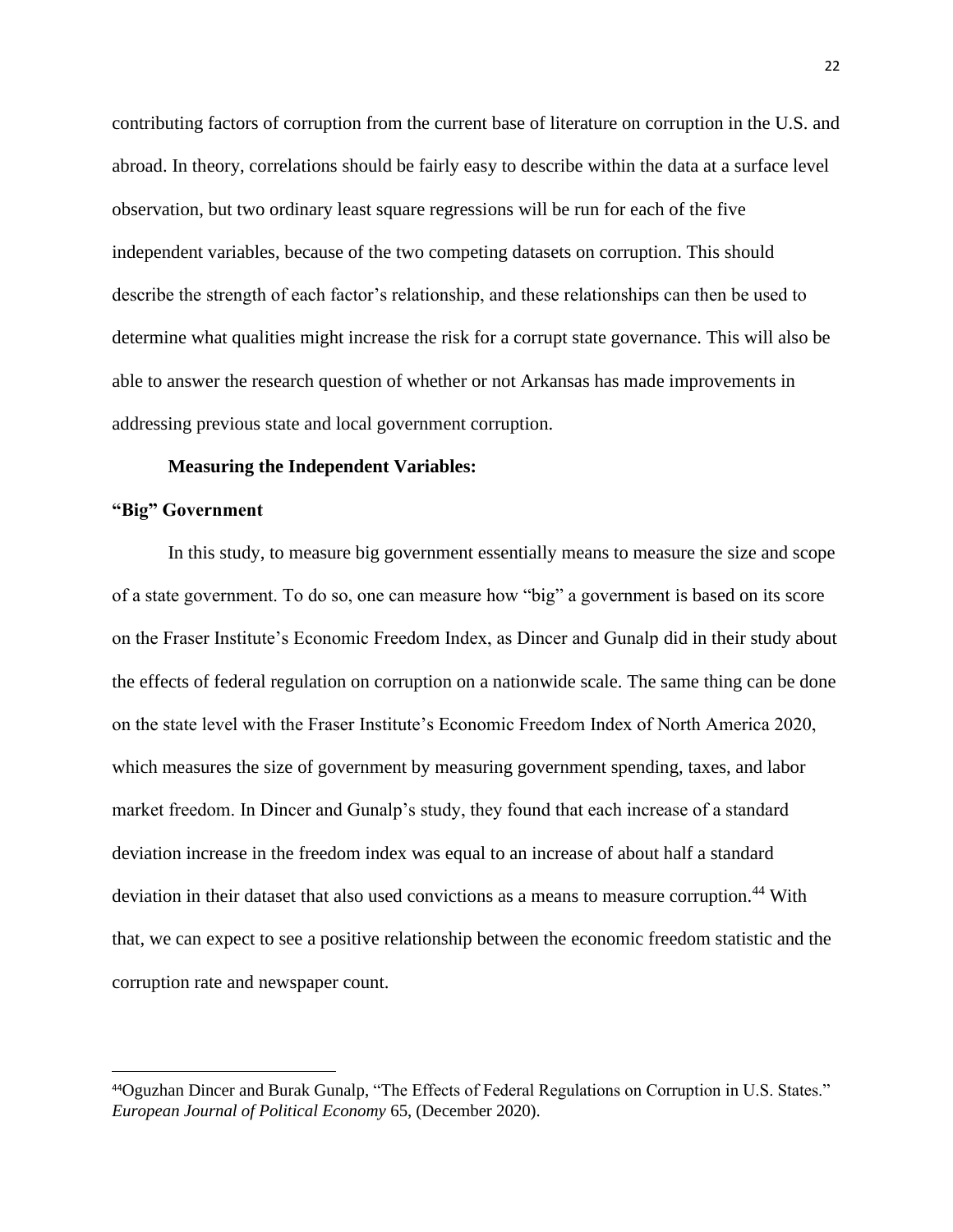# **Legislative Professionalism**

Professionalism in the 50 legislative bodies that make up the United States can be measured best by Peverill Squire's method. Squire argues that the two most important qualities in determining the level of professionalism in a legislature are the salaries, number of staff, resources allocated, and days spent in session, and he created the Squire Index to condense these factors into a single professionalism score that assesses "the capacity of both legislators and legislatures to generate and digest information in the policymaking process.<sup>45</sup>" For the eight states that do not pay legislators an annual salary, Squire found a way to normalize the data. For Maine, who pays a higher salary in the first year than in the second year of a legislature, the salaries were averaged. The remaining seven states pay per diems, including one that pays a weekly wage, Squire calculated the salary for the number of days or weeks that the legislature was in regular session.<sup>46</sup> It is also important to note that the Squire Index includes uncorrected and corrected measures and rankings. Aside from the score of Michigan, New Jersey, New York, and Pennsylvania, who produced large discrepancies in the data due to their days spent in legislative session, the discrepancies in the data are mostly minimal. For these reasons, the corrected measure was used as the dataset.

#### **Political Education**

From research about political education's relationship with corruption, we learn that there are plenty of ways to gauge how politically educated a population may be. As discussed in the literature review, civic engagement, voter turnout, reported interest in state politics, knowledge of issues facing the voter base, and familiarity with the democratic system and its mechanisms

<sup>&</sup>lt;sup>45</sup> Squire.

 $46$  Squire.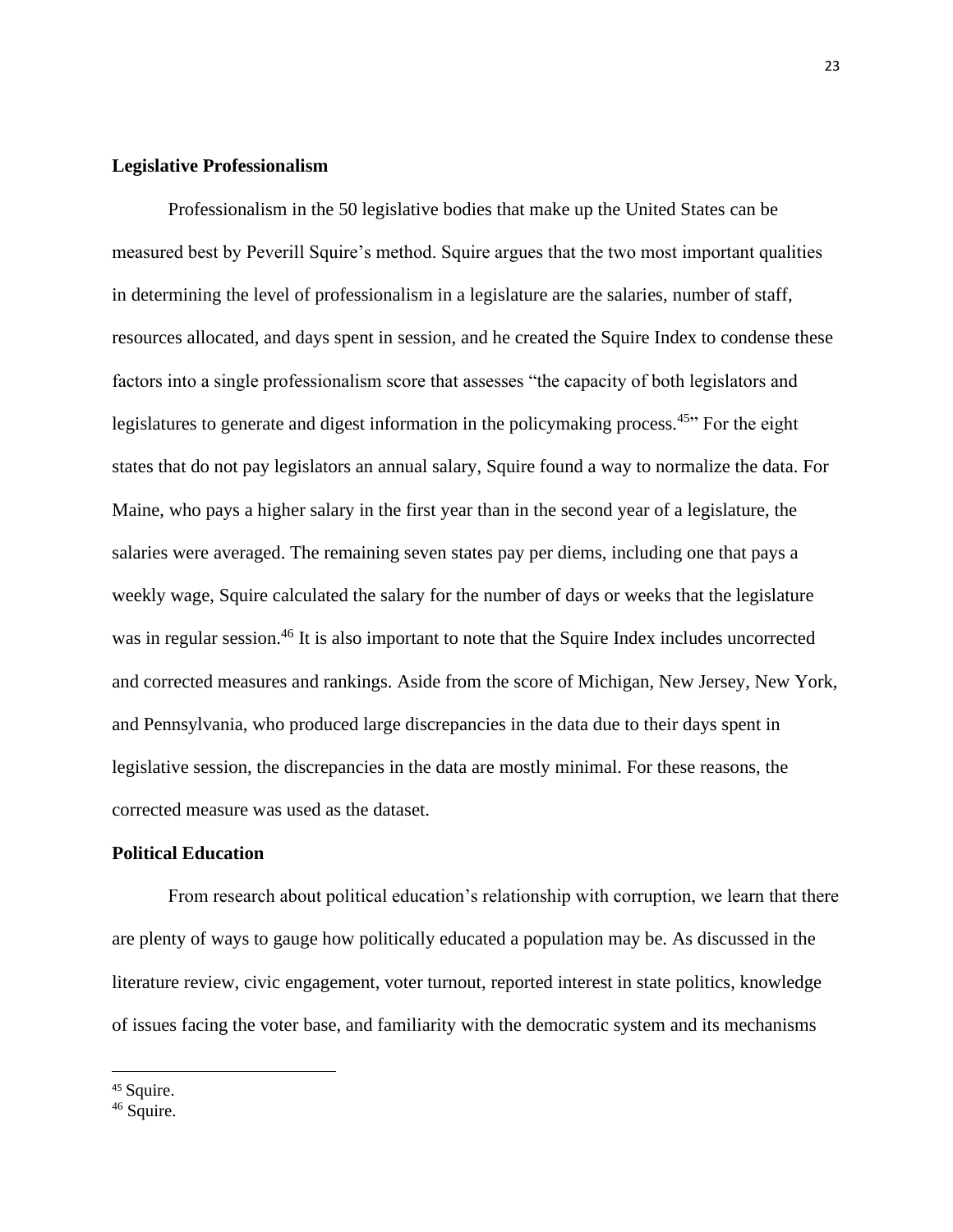are all signs of a politically educated population. For the sake of simplicity in the research, education statistics will be used as a measurement of political education in accordance with Lipset's argument that higher education levels within a population will naturally correspond with higher levels of political education.<sup>47</sup> To measure education levels in a state, high school graduation rates from the National Center for Education Statistics were collected. While there are differences in every state's curriculum, most states require their public schools to have a social studies curriculum for students that includes at least a semester-long course in civics. If the research hypothesis is supported, we should expect to see a negative correlation between graduation rates from high school with both corruption rate and newspaper count.

# **Income Inequality**

Due to the complexity of income inequality as a factor, multiple datasets that measure income inequality could have been used as independent variables for comparison to corruption rate and newspaper count. Apergis and Alesina both noted that income inequality was a derivative of the unemployment rate and median income in a society. The unemployment rate collected from statistics published by the United States Board of Labor measures unemployment rate as a measure of the unemployed portion of the civilian labor force, which is a sum of all employed and unemployed individuals estimated from data that they gathered from the United States Census Bureau's American Community Survey. The numbers used in this report from the Bureau of Labor Statistics are updated monthly, and the last reported data was collected in September of 2021.<sup>48</sup> However, the dataset used for this study will be the Gini Coefficient. The United States Census Bureau defines the Gini Index as a summary measure of income inequality.

<sup>47</sup> Seymour M. Lipset, *Political Man: The Social Bases of Politics,* Garden City, NY: Doubleday, 1960. <sup>48</sup> "Local Area Unemployment Statistics: Unemployed Rates for States, Seasonally Adjusted." United States Bureau of Labor Statistics. Last Modified Date: 22 October 2021, Accessed 8 November 2021.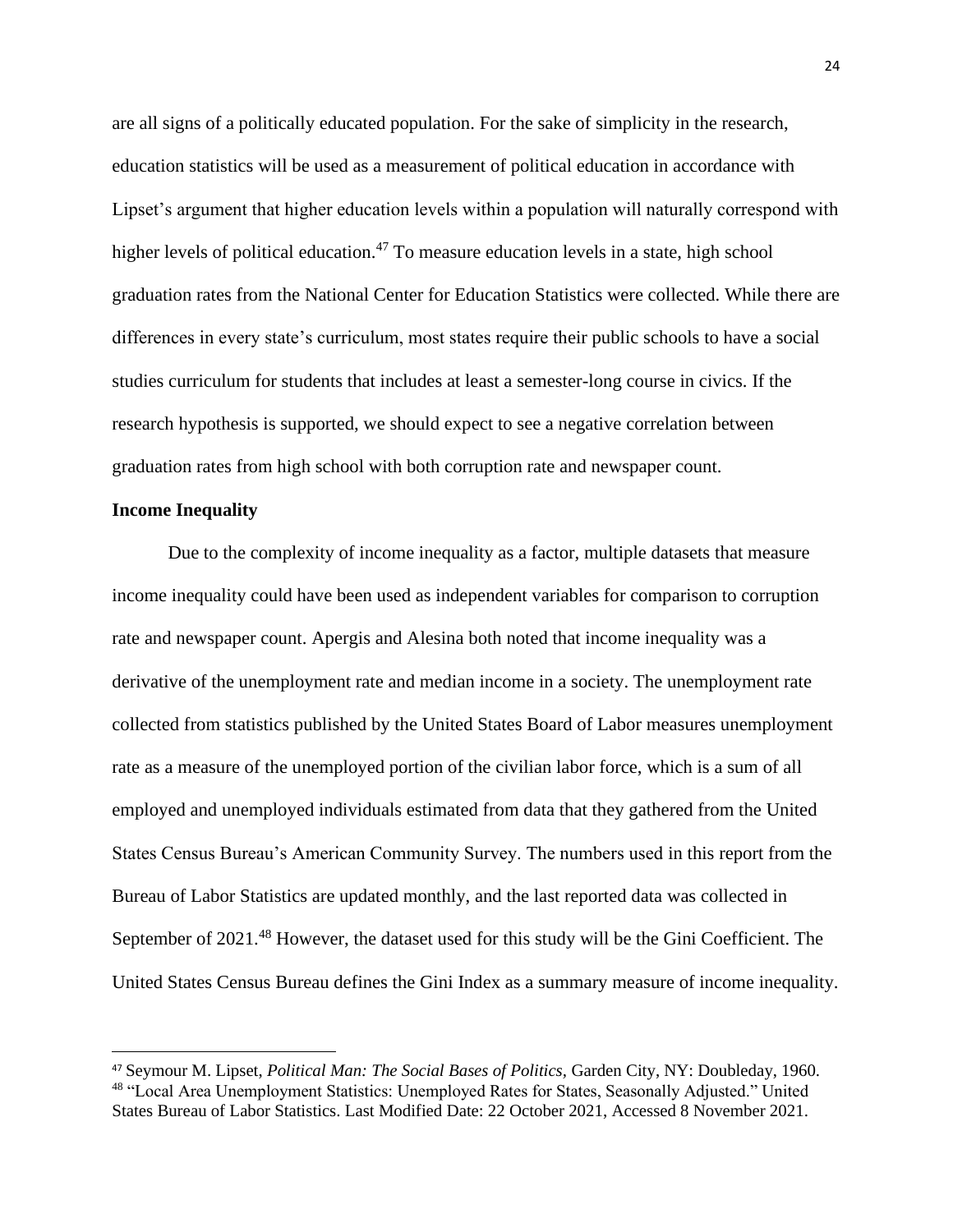It summarizes the distribution of income in a society on a scale from 0 to 1, with 0 meaning that everybody in the population receives the same income, and 1 meaning that only one member of the population/one group within the population receives all of the income.<sup>49</sup> In this study, the numbers were multiplied by 100 and given as a percent rather than a number between zero and one.

# **Ethnic Diversity**

Parboteaeah found that in sub-Saharan African nations, corruption was positively correlated with higher levels of ethnic diversity. In order to measure ethnic diversity within a U.S. state, this study will use the United States Census Bureau's diffusion score, which is a statistic that measures the combined percentage of all racial and ethnic groups that are not in the top three most populous racial/ethnic groups within a state. In the United States, the top three minority groups are identified as White alone non-Hispanic (57.8% of the population), Hispanic or Latino (18.7% of the population), and Black or African American (12.1%) as of the 2020 census. The breakdown of the remaining 11.4% of the ethnic makeup of the population of U.S. states can be used to determine how diverse the population is. A higher diffusion score means that the population is less concentrated within the top three race groups and more "diffused" throughout other ethnic groups.<sup>50</sup> If the research hypotheses regarding ethnic diversity as having a causal relationship with corruption are correct, then we would expect that states with high diffusion rates to also have a high corruption rate as well as a high newspaper count.

<sup>49</sup> "Gini Index," U.S. Census Bureau.

<sup>50</sup> Eric Jensen et al. "2020 U.S. Population More Racially and Ethnically Diverse Than Measured in 2010: The Chance that Two People Chosen at Random Are of Different Race or Ethnicity Groups Has Increased Since 2010." *United States Census Bureau,* 12 August 2021.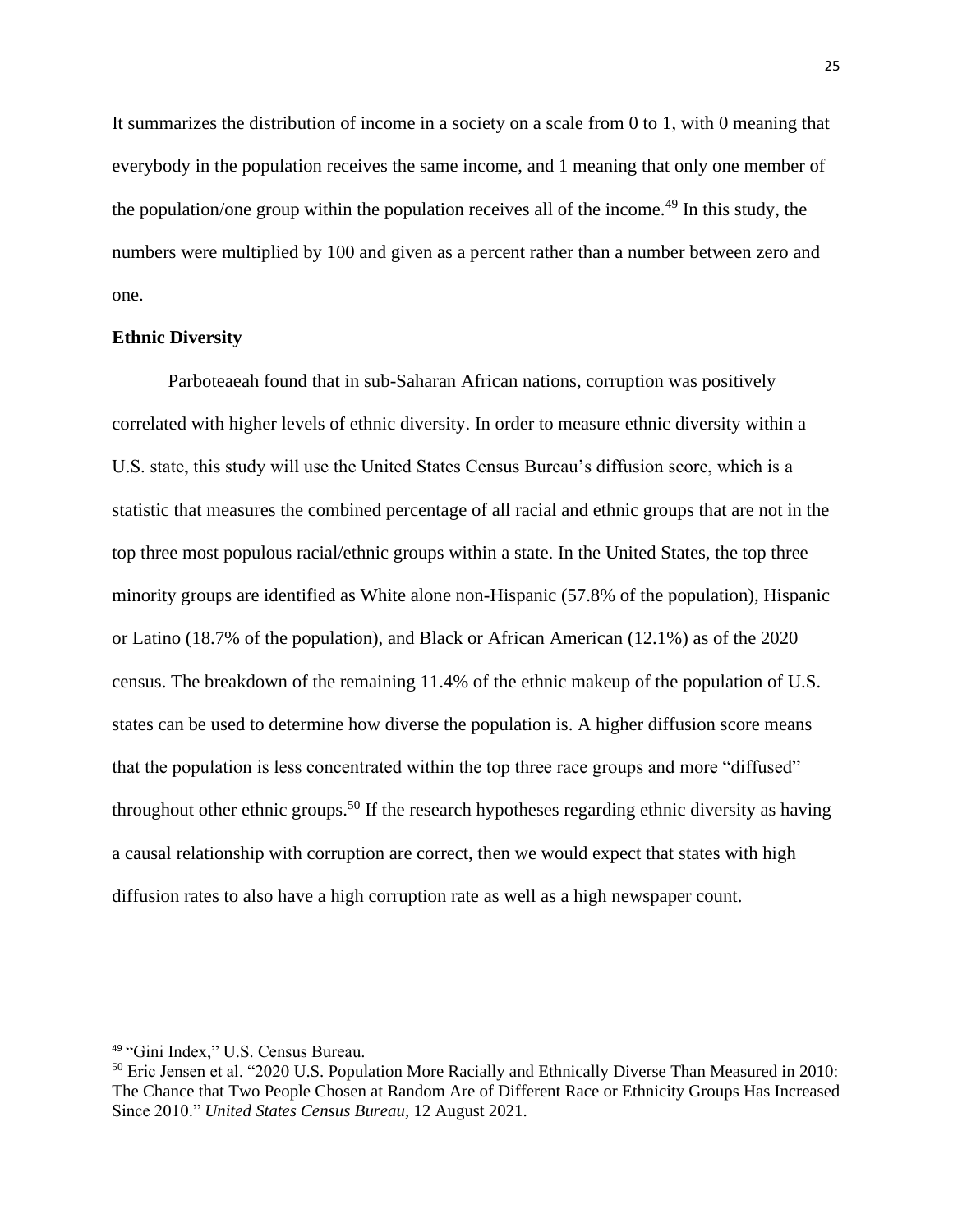#### **Results**

This section begins with describing and showing the datasets for the fifty states and both of their corresponding scores for corruption rate and newspaper count. After this, the relationships between each independent variable, the contributing factors of corruption, and the two dependent variable datasets will be analyzed.

As mentioned, some of the data is derived from Glaeser and Saks' method of configuring a "corruption rate" in their empirical study, "Corruption in America," in which corruption data from the Department of Justice's *Report to Congress on the Activities of the Public Integrity Section*<sup>51</sup> was used. Table 1 was created using a formula identical to the one used by Glaeser and Saks to determine the number of federal corruption convictions per 100,000 residents in a state over a ten-year span from 2010 to 2019. Across the United States, there was an average of about 0.28 people convicted for corruption which corresponds exactly with Glaeser and Saks average of data that they collected from 1976 to 2002. However, in this dataset, there is a much greater degree of variation across states with a standard deviation of 0.20 compared to the 0.13 standard deviation in the Glaeser and Saks study.

There are many crimes that constitute being labeled as corruption. In the *Report to Congress on the Activities of the Public Integrity Section*, the Department of Justice lists the number of federal, state, and local officials who were convicted of crimes like fraud, obstructions of justice, conflict of interest, and campaign finance violations. The 2019 edition of this report specifically notes that election offenses, such as election fraud and or ballot fraud, are covered in these numbers as well. According to the report, there was a total of 19,303 federal, state, or local

<sup>51</sup> Glaeser and Saks.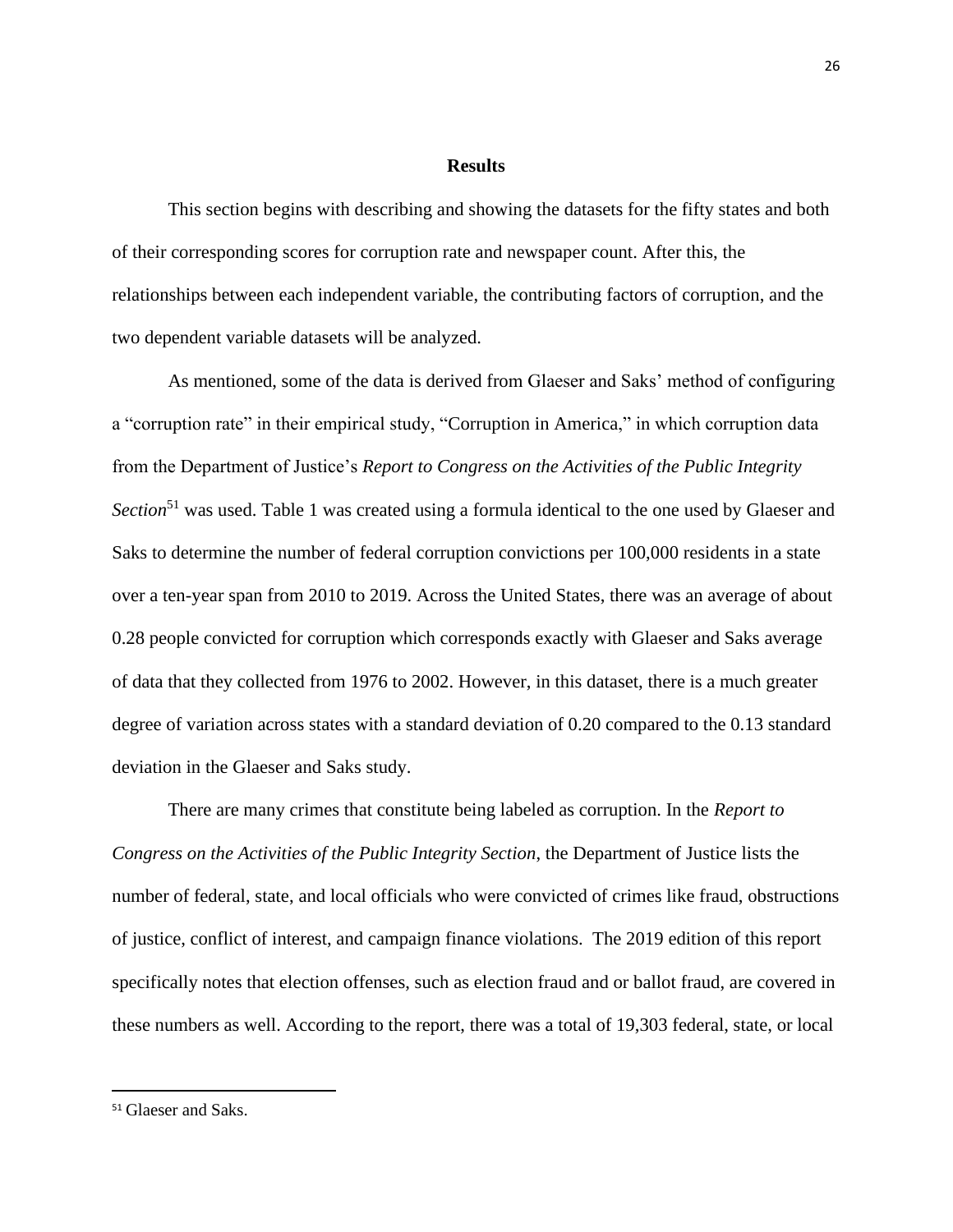officials, and private citizens involved in public corruption offenses over the ten-year span in which the data was collected, with federal officials accounting for over  $7,500$  of that total.<sup>52</sup> Table 1 is the database of the number of federal corruption convictions per 100,000 residents for every state over the span of 2010-2019. The higher the score, the higher the corruption rate.

| <b>Montana</b>       | 1.198 | <b>North Dakota</b>      | 0.249 |
|----------------------|-------|--------------------------|-------|
| <b>South Dakota</b>  | 0.803 | <b>New York</b>          | 0.231 |
| <b>Maryland</b>      | 0.582 | <b>Michigan</b>          | 0.226 |
| <b>West Virginia</b> | 0.530 | <b>Vermont</b>           | 0.224 |
| <b>Kentucky</b>      | 0.513 | Indiana                  | 0.217 |
| Louisiana            | 0.497 | <b>Wyoming</b>           | 0.207 |
| <b>Virginia</b>      | 0.491 | Ohio                     | 0.207 |
| <b>Oklahoma</b>      | 0.488 | <b>Kansas</b>            | 0.206 |
| Mississippi          | 0.417 | Idaho                    | 0.173 |
| <b>Alaska</b>        | 0.396 | <b>Maine</b>             | 0.164 |
| Georgia              | 0.355 | <b>Delaware</b>          | 0.164 |
| <b>Arkansas</b>      | 0.347 | California               | 0.164 |
| <b>New Jersey</b>    | 0.341 | Iowa                     | 0.162 |
| <b>Alabama</b>       | 0.332 | Hawaii                   | 0.162 |
| Pennsylvania         | 0.327 | <b>Wisconsin</b>         | 0.156 |
| <b>Arizona</b>       | 0.324 | <b>Connecticut</b>       | 0.126 |
| <b>Tennessee</b>     | 0.315 | <b>North Carolina</b>    | 0.126 |
| <b>Illinois</b>      | 0.296 | Washington               | 0.105 |
| <b>Texas</b>         | 0.289 | <b>Nevada</b>            | 0.104 |
| <b>Nebraska</b>      | 0.284 | <b>South Carolina</b>    | 0.103 |
| <b>Rhode Island</b>  | 0.283 | <b>Minnesota</b>         | 0.083 |
| <b>Missouri</b>      | 0.275 | Colorado                 | 0.076 |
| <b>Massachusetts</b> | 0.271 | Oregon                   | 0.062 |
| <b>Florida</b>       | 0.270 | <b>Utah</b>              | 0.037 |
| <b>New Mexico</b>    | 0.258 | <b>New Hampshire</b>     | 0.030 |
|                      |       | <b>National Average*</b> | 0.284 |

**Table 1: Corruption Rate of U.S. States**

<sup>52</sup> United States Department of Justice. *Report to Congress on the Activities and Operations of the Public Integrity Section for 2019.* Public Integrity Section: Criminal Division.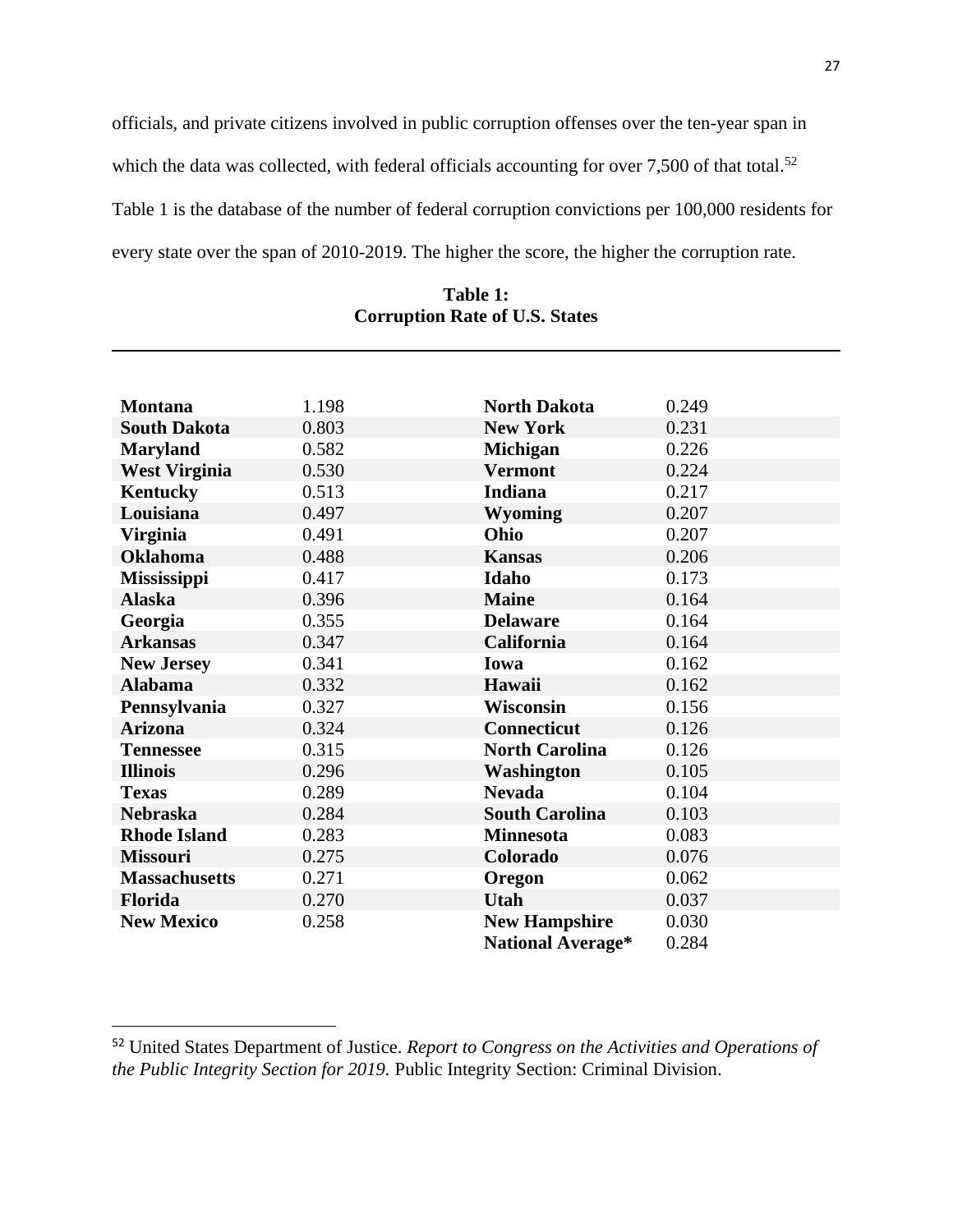The second method of measuring the levels of conviction in each of the American states is derived from a Glaeser and Goldin study that used the number of results returned in a variety of newspaper databases from searching for terms related to corruption. Glaeser and Goldin's study sought to pinpoint the most corrupt eras and regions throughout the United States, but in this study their efforts are replicated to provide another database for corruption levels, or at the very least the media's perception of corruption within a state. Other studies have also used similar methods. Marco created a similar database that involved newspaper database searches and their results to prove that the deaths of Italians during Mussolini's rise to power was underreported.<sup>53</sup>

To replicate the efforts of studies like those conducted by Marco and Glaeser and Goldin to determine a rate or amount of corruption in an American state, a few fundamental changes can be seen when compared to the datasets in other studies. For starters, the date range was not as long as the Glaeser and Goldin study. Similarly, to Marco's study, an intentional and relatively short date range was selected. This was done to correspond closely with the years analyzed in the Department of Justice's report to Congress. To be consistent with the corruption rate dataset, the years set for the filter in the newspaper database were 2010 to present. Most importantly, the names of the different states were included in each search so that the number of results could be individualized in order to create a dataset in which each state was represented.

Also, it is important to emphasize that the newspaper count was taken directly from the results returned, without any norming per population as was done with the corruption rate data. This was done in order to keep the results consistent with the data returned in Glaeser and

<sup>28</sup>

<sup>53</sup> Marco.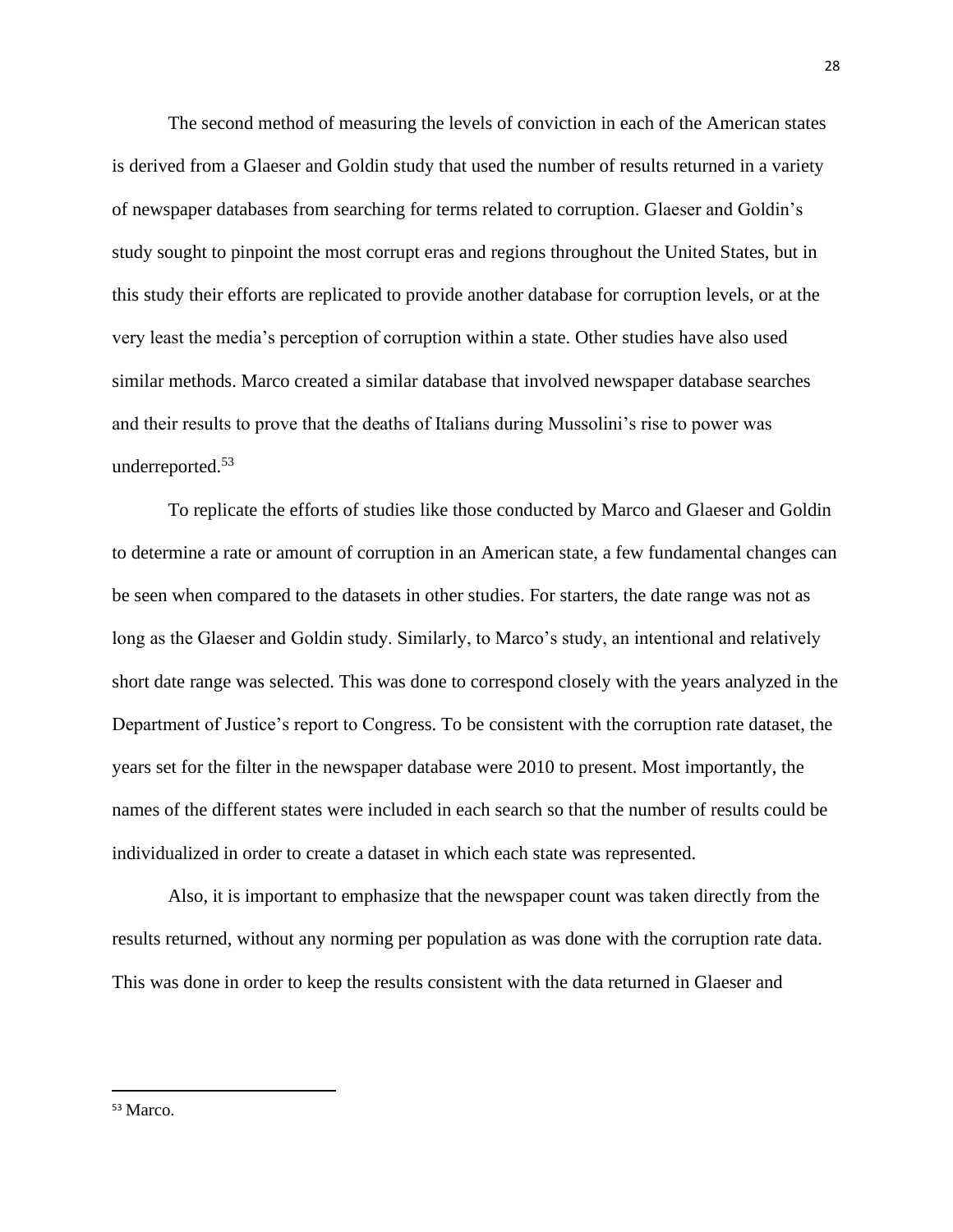Goldin's study. Table 2 represents the dataset of newspaper count, which counts the number of times words relating to corruption were found in relation to a state in a newspaper.

| <b>New York</b>       | 12062 | <b>Mississippi</b>       | 1619 |
|-----------------------|-------|--------------------------|------|
| <b>Florida</b>        | 7342  | Louisiana                | 1612 |
| <b>Texas</b>          | 6572  | <b>Maryland</b>          | 1610 |
| <b>California</b>     | 6042  | <b>Minnesota</b>         | 1599 |
| Pennsylvania          | 4274  | <b>Utah</b>              | 1559 |
| Ohio                  | 3733  | <b>Vermont</b>           | 1541 |
| <b>Virginia</b>       | 3637  | <b>Kentucky</b>          | 1504 |
| <b>North Carolina</b> | 3612  | <b>Maine</b>             | 1446 |
| <b>Michigan</b>       | 3397  | <b>South Carolina</b>    | 1441 |
| <b>New Jersey</b>     | 3245  | <b>Nevada</b>            | 1437 |
| <b>Illinois</b>       | 3237  | <b>West Virginia</b>     | 1429 |
| Georgia               | 3129  | <b>New Hampshire</b>     | 1364 |
| Iowa                  | 2830  | Oregon                   | 1357 |
| <b>Kansas</b>         | 2498  | <b>New Mexico</b>        | 1295 |
| <b>Arizona</b>        | 2291  | <b>Delaware</b>          | 1259 |
| <b>Indiana</b>        | 2234  | Idaho                    | 1196 |
| <b>Wisconsin</b>      | 2230  | <b>Rhode Island</b>      | 1073 |
| <b>Missouri</b>       | 2106  | <b>Nebraska</b>          | 1060 |
| <b>Massachusetts</b>  | 2088  | <b>Montana</b>           | 1014 |
| <b>Alabama</b>        | 2029  | <b>Alaska</b>            | 943  |
| <b>Arkansas</b>       | 1960  | Washington               | 912  |
| <b>Connecticut</b>    | 1951  | <b>North Dakota</b>      | 878  |
| <b>Oklahoma</b>       | 1807  | Hawaii                   | 776  |
| <b>Tennessee</b>      | 1741  | <b>Wyoming</b>           | 766  |
| Colorado              | 1704  | <b>South Dakota</b>      | 712  |
|                       |       | <b>National Average*</b> | 2383 |

**Table 2: Newspaper Count for U.S. States**

Before comparing these two datasets to statistics that correspond with the contributing factors of corruption and conducting a multivariate regression analysis to determine the strength of these variables, there are a few issues with the dataset that are worth mentioning. The largest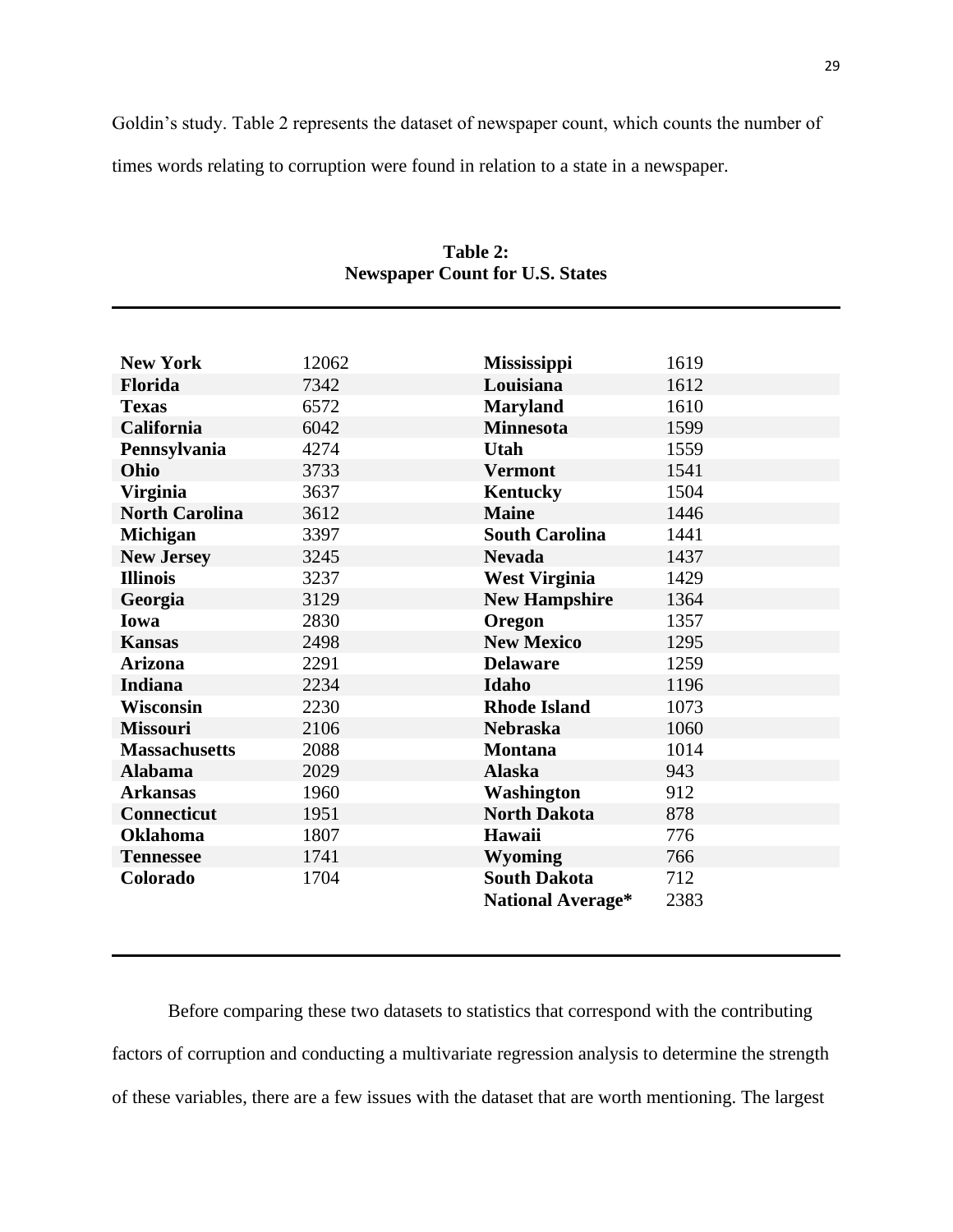problem in these datasets can be found in the configuration of the corruption rate statistic. By using the number of convictions or cases prosecuted by the Department of Justice as a measure of corruption, one runs into the problem of measuring system capacity or system overload of the federal court system rather than the actual levels of corruption in a state. Alt and Lassen explain that using statistics like these are usually a good place to start in measuring corruption, but they theorize that "white-collar crimes, including corruption, are insufficiently prosecuted "due to many states having a strain on their prosecutorial resources, which in turn means that states with greater resources "result in more convictions" and vice versa.<sup>54</sup> However, these are quite possibly the best statistics that we have to tally corruption for the purposes of this study. For that reason, the data should not be considered illegitimate, but it is important to keep this in mind when examining the results.

In regard to the newspaper count statistics, it goes without saying that this measurement of corruption is not foolproof. It is practically impossible to get a completely accurate count given the sheer number of publications that exist and the inability to gather them from a singular database. It is also worth noting that in Glaeser and Goldin's study, a variety of databases were used to conduct the search and a vetting process was used to eliminate any repeated articles and stories that weren't actually about corruption. In this research, the Newsbank database was the only one used and there was no vetting process; the results were recorded verbatim.

To determine the strength of the relationship between the five independent variables compared to corruption rate and newspaper count, two separate multivariate regressions were conducted to determine a correlation between the five determinants and each dependent variable. The complete dataset of the numbers from every state that represent each independent variable

<sup>54</sup> James E. Alt and David Dreyer Lassen, "Enforcement and Public Corruption: Evidence from the American States," *Journal of Law, Economics, and Organization* 30, no. 2 (May 2014).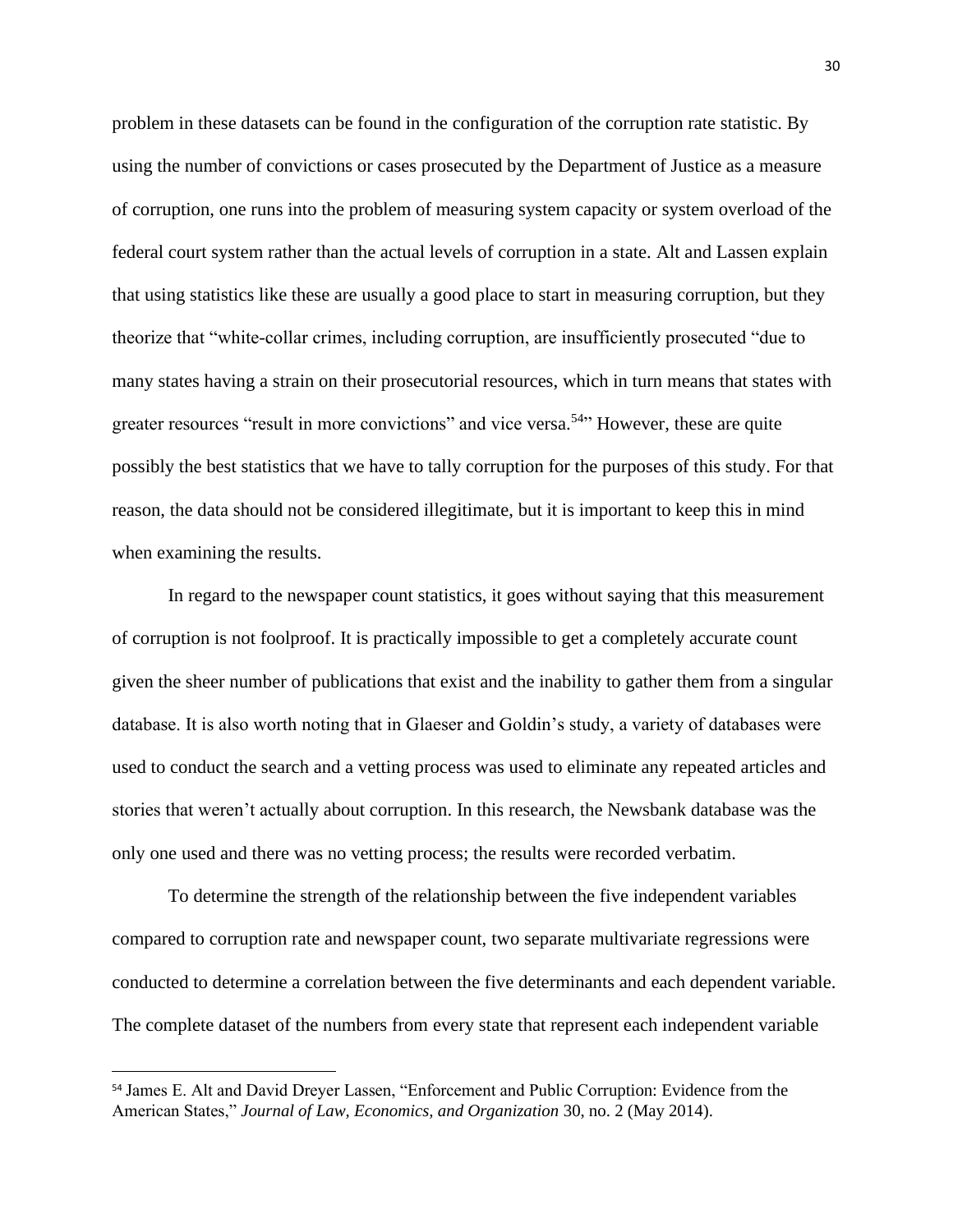(big government, legislative professionalism, political education, income inequality, and ethnic diversity) can be found below in Table 3.

| <b>State</b>             | <b>Big</b><br>Government | Legislative<br><b>Professionalism</b> | <b>Political</b><br><b>Education</b> | <b>Income</b><br><b>Inequality</b> | <b>Ethnic</b><br><b>Diversity</b> |
|--------------------------|--------------------------|---------------------------------------|--------------------------------------|------------------------------------|-----------------------------------|
| AK                       | 4.67                     | 0.296                                 | 80                                   | 41.74                              | 17.9                              |
| AL                       | 5.71                     | 0.175                                 | 92                                   | 47.69                              | 6.0                               |
| $\overline{\mathbf{AR}}$ | 6.14                     | 0.207                                 | 88                                   | 47.00                              | 8.0                               |
| $A\mathbf{Z}$            | 6.57                     | 0.264                                 | 78                                   | 46.82                              | 11.5                              |
| <b>CA</b>                | 4.71                     | 0.629                                 | 85                                   | 49.00                              | 10.8                              |
| CO                       | 6.49                     | 0.268                                 | 81                                   | 45.90                              | 8.5                               |
| <b>CT</b>                | 6.45                     | 0.267                                 | 89                                   | 49.00                              | 9.5                               |
| DE                       | 5.51                     | 0.203                                 | 89                                   | 45.00                              | 9.4                               |
| <b>FL</b>                | 7.73                     | 0.245                                 | 87                                   | 49.00                              | 7.5                               |
| GA                       | 7.27                     | 0.149                                 | 82                                   | 48.16                              | 8.9                               |
| H <sub>I</sub>           | 5.12                     | 0.321                                 | 85                                   | 43.69                              | 21.8                              |
| IA                       | 6.23                     | 0.241                                 | 92                                   | 44.00                              | 6.5                               |
| ID                       | 7.04                     | 0.169                                 | 81                                   | 44.57                              | 3.9                               |
| $\mathbf{I}$             | 5.96                     | 0.294                                 | 86                                   | 48.00                              | 9.6                               |
| IN                       | 7.08                     | 0.156                                 | 87                                   | 44.94                              | 7.0                               |
| <b>KS</b>                | 6.86                     | 0.181                                 | 87                                   | 45.55                              | 9.2                               |
| KY                       | 5.45                     | 0.162                                 | 91                                   | 47.41                              | 6.1                               |
| LA                       | 6.41                     | 0.187                                 | 80                                   | 49.03                              | 6.1                               |
| <b>MA</b>                | 6.69                     | 0.431                                 | 88                                   | 48.26                              | 12.6                              |
| <b>MD</b>                | 6.57                     | 0.278                                 | 87                                   | 45.13                              | 12.0                              |
| <b>ME</b>                | 5.58                     | 0.154                                 | 87                                   | 45.00                              | 4.0                               |
| $\bf{MI}$                | 6.00                     | 0.401                                 | 81                                   | 46.00                              | 8.5                               |
| <b>MN</b>                | 5.44                     | 0.204                                 | 84                                   | 44.90                              | 10.8                              |
| <b>MO</b>                | 6.92                     | 0.243                                 | 90                                   | 46.32                              | 8.0                               |
| <b>MS</b>                | 5.38                     | 0.161                                 | 85                                   | 48.00                              | 4.7                               |
| <b>MT</b>                | 6.29                     | 0.116                                 | 87                                   | 45.87                              | 5.9                               |
| <b>NC</b>                | 6.95                     | 0.238                                 | 87                                   | 47.48                              | 8.6                               |
| <b>ND</b>                | 6.88                     | 0.112                                 | 88                                   | 46.00                              | 9.3                               |
| <b>NE</b>                | 6.75                     | 0.230                                 | 88                                   | 44.20                              | 7.5                               |
| <b>NH</b>                | 7.84                     | 0.048                                 | 88                                   | 43.44                              | 4.6                               |
| <b>NJ</b>                | 5.99                     | 0.233                                 | 91                                   | 47.82                              | 14.2                              |

**Table 3: Complete Dataset for U.S. States**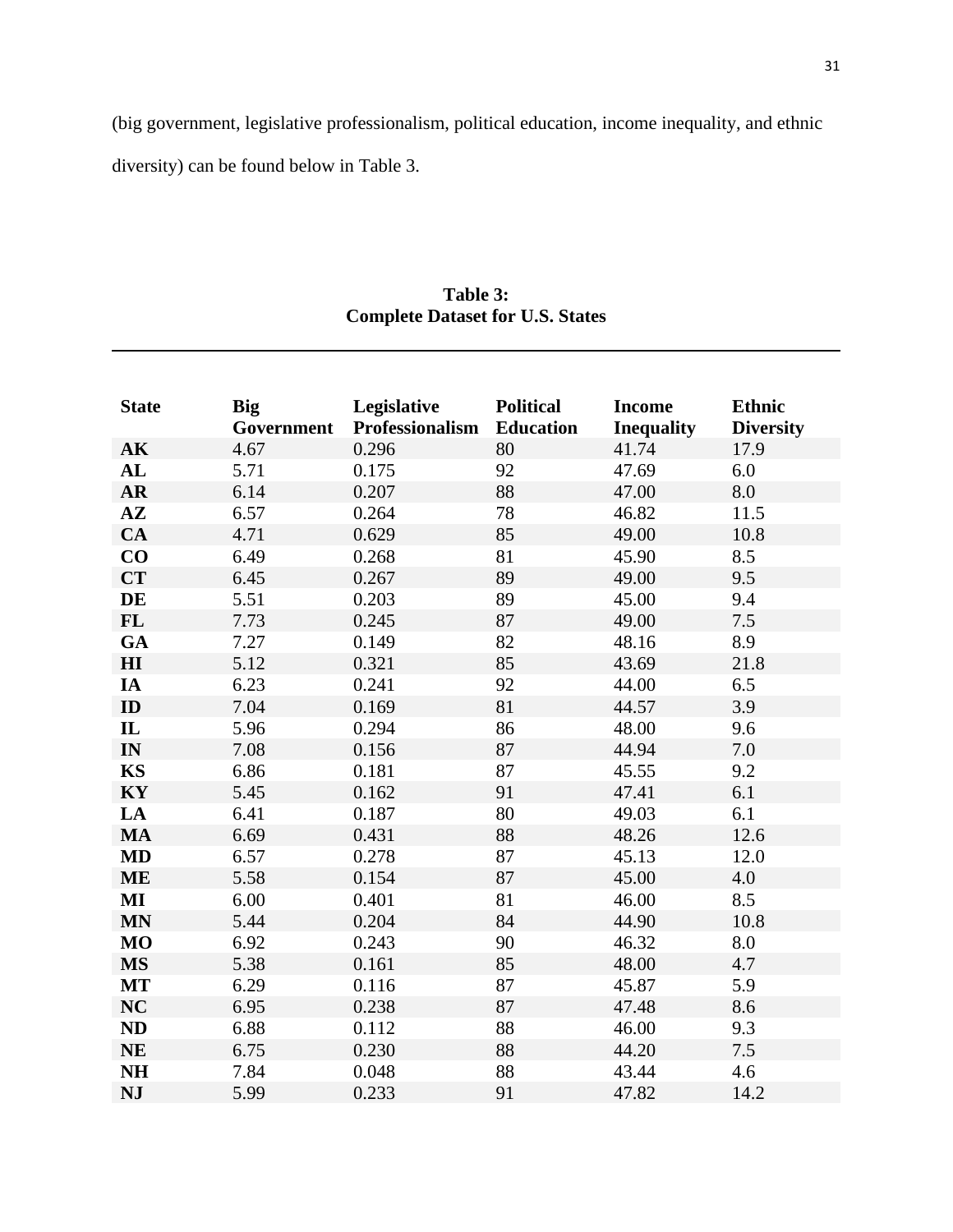| <b>NM</b>             | 5.37 | 0.140 | 75 | 48.00 | 6.9  |
|-----------------------|------|-------|----|-------|------|
| <b>NV</b>             | 6.54 | 0.182 | 84 | 45.00 | 16.0 |
| NY                    | 4.25 | 0.430 | 83 | 51.02 | 14.3 |
| <b>OH</b>             | 5.75 | 0.384 | 82 | 46.41 | 7.3  |
| OK                    | 7.05 | 0.229 | 85 | 46.52 | 17.8 |
| <b>OR</b>             | 5.17 | 0.417 | 80 | 46.00 | 8.3  |
| PA                    | 6.48 | 0.417 | 87 | 46.80 | 7.9  |
| $\mathbf{R}$ <b>I</b> | 5.23 | 0.200 | 84 | 47.38 | 9.6  |
| <b>SC</b>             | 6.11 | 0.156 | 81 | 46.90 | 6.2  |
| <b>SD</b>             | 7.28 | 0.103 | 84 | 44.00 | 7.6  |
| TN                    | 7.55 | 0.136 | 91 | 47.86 | 6.5  |
| <b>TX</b>             | 7.61 | 0.234 | 90 | 48.03 | 9.2  |
| <b>UT</b>             | 6.73 | 0.115 | 87 | 43.00 | 9.2  |
| <b>VA</b>             | 7.62 | 0.178 | 88 | 46.73 | 12.6 |
| VT                    | 5.08 | 0.178 | 85 | 44.00 | 3.9  |
| <b>WA</b>             | 5.97 | 0.272 | 81 | 45.60 | 13.0 |
| WI                    | 6.58 | 0.204 | 90 | 44.00 | 7.6  |
| <b>WV</b>             | 4.50 | 0.157 | 91 | 46.21 | 3.2  |
| <b>WY</b>             | 6.72 | 0.081 | 82 | 43.00 | 4.2  |
| Nat'l Avg*            | 6.24 | 0.229 | 86 | 46.22 | 9.0  |

Table 4 represents the results of both multivariate regression analyses of the five most significant factors in determining corruption. The first column represents the data in relation to the corruption rate, while the second column represents the data in relation to the numbers produced by the newspaper count. The null hypothesis for the regression analyses can read as follows: there is no relationship between a rise in the levels of corruption in a state and an increase in government size and structure, legislative professionalism, levels of political education, income inequality, and diversity. For this study, the threshold of significance for the *p*-values returned is set at  $p < 0.10$ . A value in the table less than that equates to stronger evidence that the null hypothesis can be rejected, while the inverse means that the research hypothesis was not supported.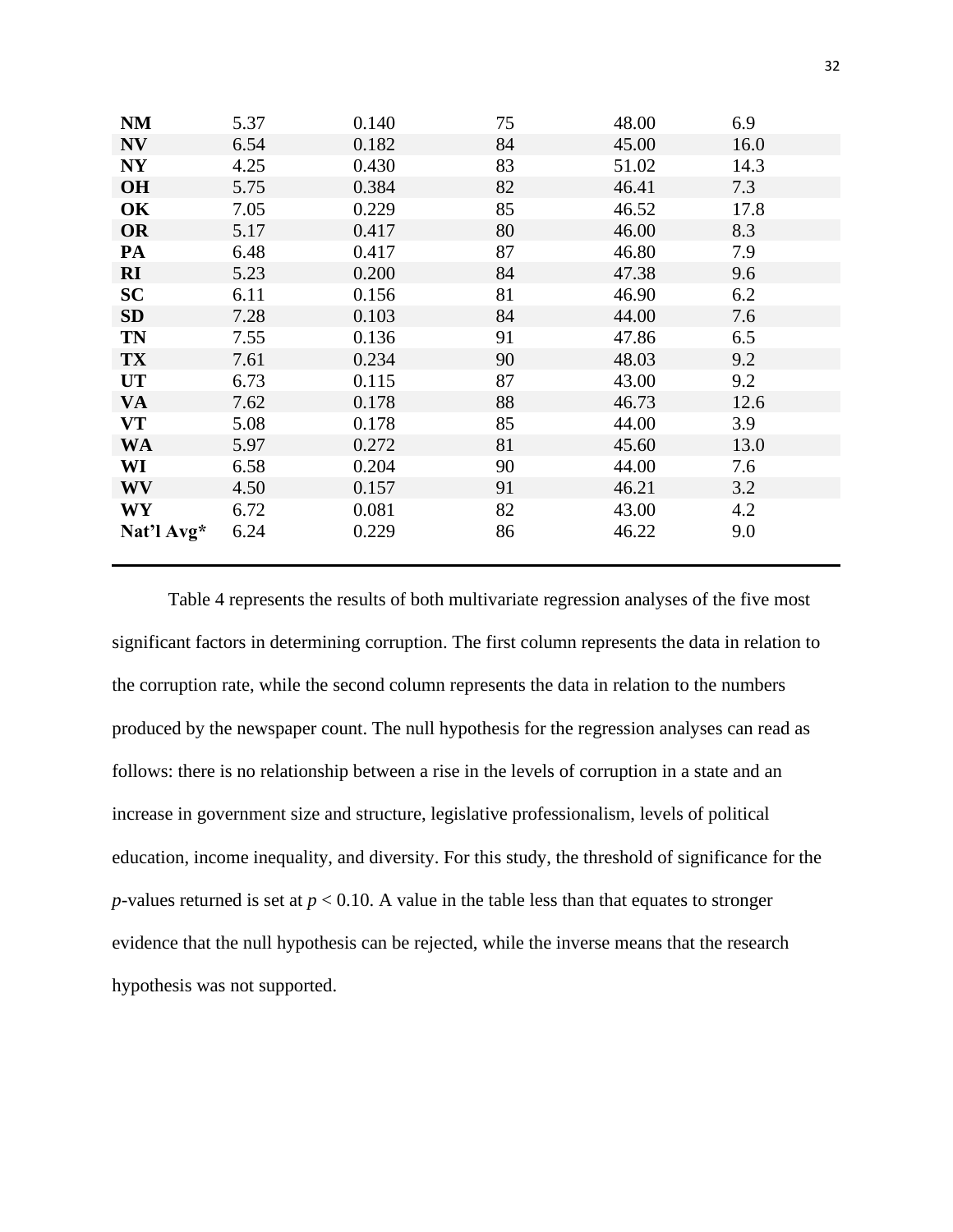|                            | <b>Corruption Rate</b> | Newspaper Count |
|----------------------------|------------------------|-----------------|
| Big Government             | 0.6665                 | 0.3415          |
|                            | (0.0364)               | (271.7695)      |
| Professionalism            | $0.0913\dagger$        | $0.0056**$      |
|                            | (0.3452)               | (2573.2564)     |
| <b>Political Education</b> | 0.5453                 | 0.3787          |
|                            | (0.0076)               | (57.1747)       |
| Income Inequality          | 0.1836                 | $0.0003**$      |
|                            | (0.0165)               | (123.4677)      |
| Diversity                  | 0.6541                 | 0.9100          |
|                            | (0.0083)               | (62.3934)       |

| <b>Table 4:</b>                                                   |  |
|-------------------------------------------------------------------|--|
| <b>Regression Results for Corruption Rate and Newspaper Count</b> |  |

*Note:* Standard errors are in parentheses

The corruption rate column uses the data from Table 1, while the newspaper count column uses the data from Table 2.

 $\frac{1}{7}p < 0.10$  \* *p* < 0.05 \*\* *p* < 0.01

Turning first to the data from the corruption rate column, we see that only one variable, legislative professionalism, had a statistically significant relationship with the corruption rate, suggesting that higher levels of professionalism in state governments lead to higher corruption rates. It is also worth noting that even with the statistical insignificance that a *p*-value of 0.0913 suggests, it was the only variable that lay within the threshold of significance by a wide margin.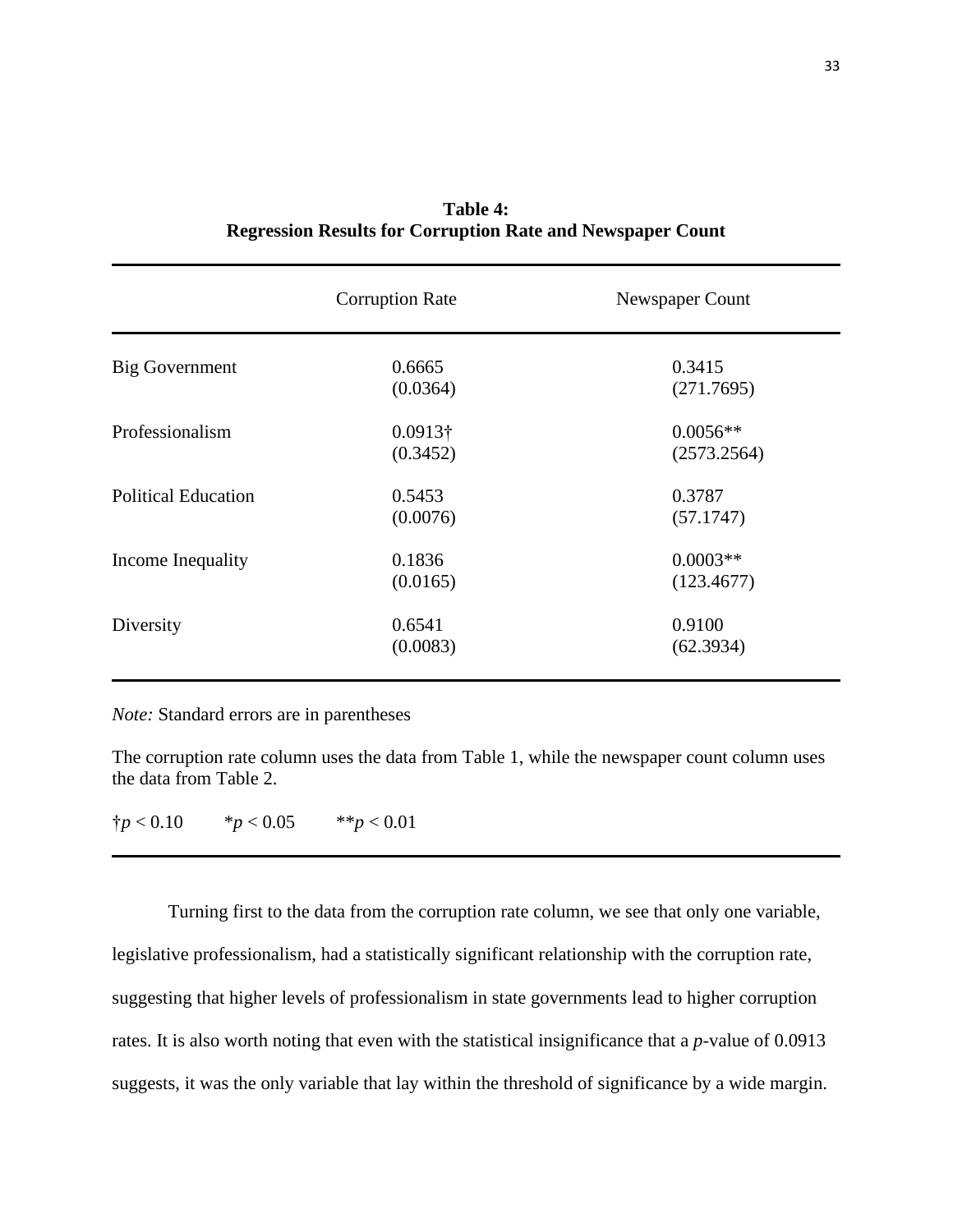The next closet variable, income inequality, more than doubled the value of professionalism. With this, we can conclude that none of the rest of the independent variables are significant correlates of high corruption rates.

The newspaper count column produced some informative results in regard to the strength of evidence to reject the null hypothesis. Income inequality and professionalism were found to have significant relationships with this particular measure of corruption levels with both returning a *p*-value well under 0.01. This shows that high levels of legislative professionalism and more income inequality were found to result in higher levels of corruption. Interestingly enough, the two independent variables with the strongest correlation to their respective measurements of corruption were the same in both columns: legislative professionalism and income inequality.

These results give us more questions than answers. A reasonable expectation would have been to see more variables have stronger correlations with either dependent variable given the existing literature on the causes of corruption. However, there are many reasons as to why the results were not quite on par with what was expected. The first reason is that corruption is simply difficult to measure in an objective way. The corruption rate measure is a perfect example of this. While it is perhaps the most objective measurement of corruption due to the fact that it is based on real and measurable data, the data itself makes it difficult to see the entire picture. The corruption rate is derived from the Department of Justice's crime reports. This may be a great place to start in measuring corruption, but a critique of this means of measurement is that it is a more accurate measurement of the system capacity of the federal court system in each state rather than the actual corruption rate. Alt and Lassen apply the criminological theories of system capacity and system overload as a critique of the use of these statistics as the only dependent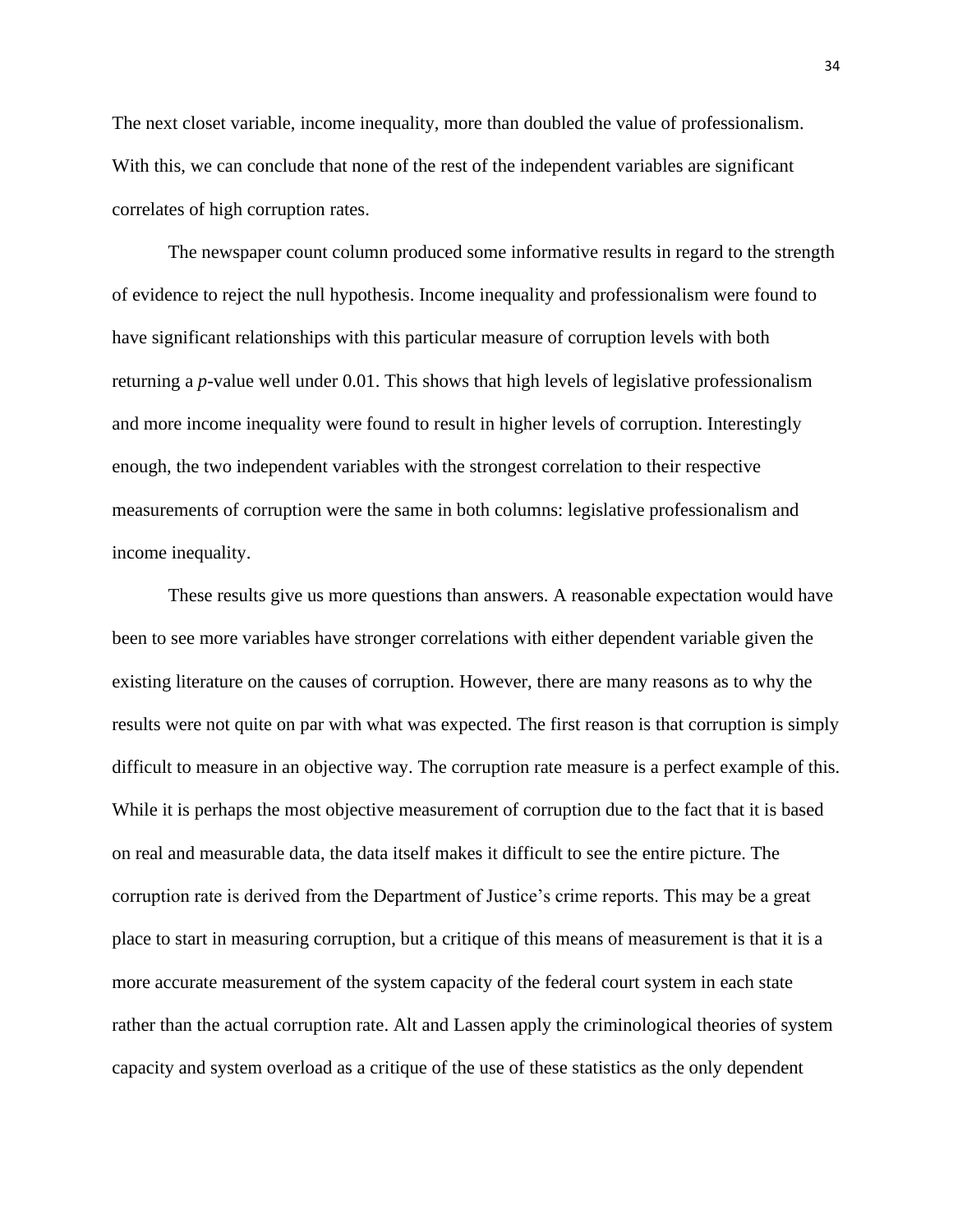variable in corruption research. They explain that "white collar crimes, including corruption, are insufficiently prosecuted." This is due to the fact that many states have ongoing strains on their prosecutorial resources, which in turn means that states with better resources can be expected to have more convictions and vice versa.<sup>55</sup>

The newspaper count was chosen as a measure to try and combat some of the aforementioned problems that are inherent when using corruption rate. Even so, it comes with problems. As addressed earlier, this dataset was limited by the amount of newspaper databases that were used. This was not nearly as extensive of a search as the one conducted by Glaeser and Goldin, but rather an attempt to offer another dataset to supplement the corruption rate in a way that would address the concerns about this nature of data expressed in the research of Alt and Lassen. Because of the aforementioned reasons, it makes it all the more interesting that every independent variable except diversity produced a stronger correlation with the newspaper count than it did for the corruption rate.

An important note on the newspaper count is that an alternate dataset was created to norm the newspaper results to population data to create a newspaper result rate. Unlike the corruption rate statistic however, the newspaper rate table returned results that came very close to ranking states by their populations when this was attempted; the small states were all clustered near the bottom of the newspaper count while the large states like New York and California all congregated at the top.

The results reveal that the dependent variables that are commonly used to measure corruption are imperfect. That is not to say that this work or conclusions drawn in this research and previous research should be discounted, but rather it should be seen as an area that requires

<sup>&</sup>lt;sup>55</sup> James E. Alt and David Dreyer Lassen, "Enforcement and Public Corruption: Evidence from the American States," *Journal of Law, Economics, and Organization* 30, no.2, (May 2014): 310.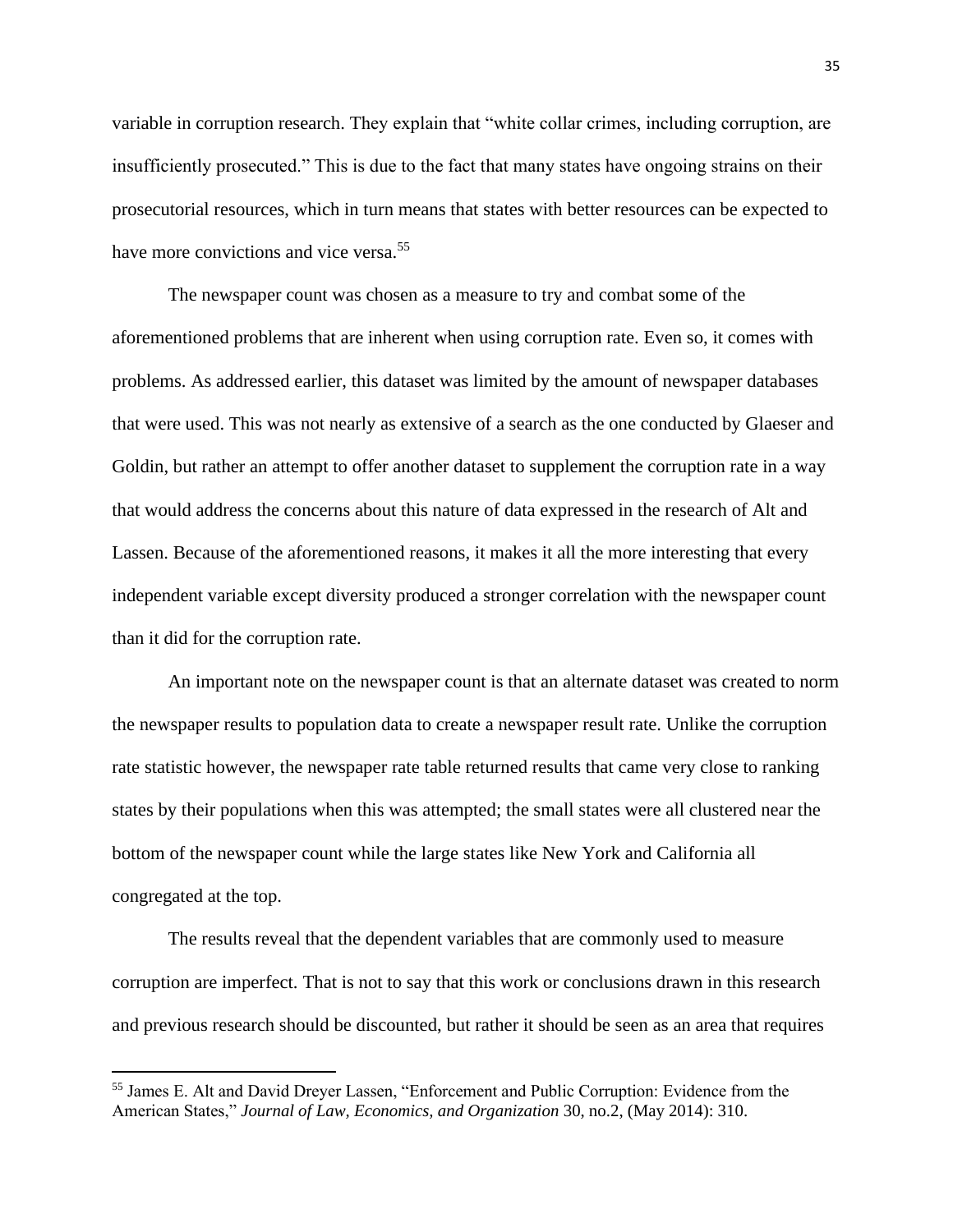more attention from scholars in the future, especially in regard to statistical analyses on societal factors that influence corruption.

Another problem could lie in the fact that the predictors of corruption were not measured thoroughly enough, thus creating an imperfect dataset that was used with the regression analyses. This would potentially explain why we did not see the same strong correlations in this research as other scholars hypothesized. An alternative suggestion as to why the regression results were lacking strength could be that the variables suffer from multicollinearity. If this is true, it would mean that the low regression coefficients do not indicate that the variable did not have a statistically significant relationship with corruption, but rather that the independent variables were correlated closely with each other and subsequently took away from the strength of the correlation in the regression.<sup>56</sup>

#### **Conclusion**

With the significant contributing factors of corruption identified, we can determine what this data means for the state of Arkansas. In professionalism and income inequality scores, Arkansas does not stand out. Ranked  $25<sup>th</sup>$  in their level of legislative professionalism and  $19<sup>th</sup>$  in income inequality, these numbers are not exactly consistent with what the regression would identify as a state that is likely to have large numbers of reported corruption cases. Arkansas was actually below the national average in its legislative professionalism (0.207 compared to 0.229), only slightly above the national average in its income inequality score (47.00 compared to 46.22), and both of these scores are within one standard deviation of the national average. When this is taken into consideration, it is unsurprising that Arkansas's raw scores for both of the

<sup>56</sup> Kim Nimon, "Multicollinearity," *The SAGE Encyclopedia of Educational Research, Measurement, and Evaluation,* (2018): 1099-1100.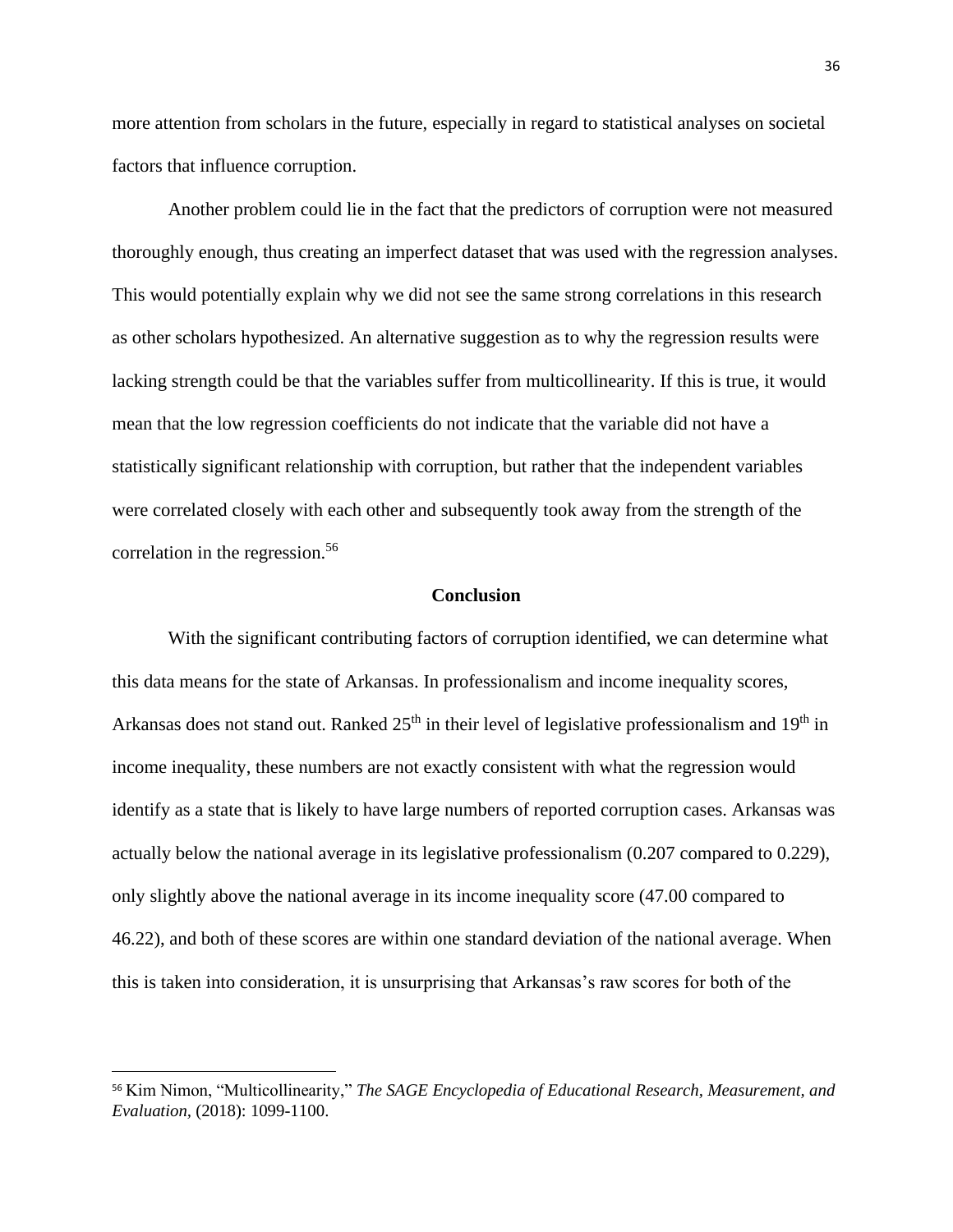reported corruption datasets do not set it apart either, also falling within one standard deviation of the national averages for corruption rate and newspaper count.

With this, it would be hard to argue that Arkansas is as corrupt as some reports made in its early history made it out to be, which could merely be attributed to modernization and the passing of time. Far removed are we from the era of Arkansas politics when John Wilson and Joseph J. Anthony dueled by deliberating in Little Rock and the era of the strong political machines prosecuted by Lewis Rhoton. While there are still instances of misdeeds in state and local politics within Arkansas's borders, the data shows that the number of them in recent memory do not seem to raise any red flags when compared to the rest of the country. What we are left with is a sigh of relief, or perhaps the motivation to take a more targeted approach at understanding the contributing factors of corruption and the effects that arise because of those.

As mentioned before, the study of what causes corruption in U.S. states is incomplete and may never be fully understood due to the complex and ever-evolving nature of it. As with any other crimes, criminals will adapt quickly to circumvent any measures put in place to prevent it. Therefore, our best chance to prevent corruption and whether it be in Arkansas, the national government, and any other government is to take a proactive approach and attempt to understand the factors that correlate with higher reports of corruption and attempt to find solutions for those factors rather than to attack corruption itself. It would be an unrealistic goal to get rid of corruption completely, but by identifying the unique characteristics of the places in which it is the most prevalent, we can take a smarter approach in making ourselves less vulnerable to scandals and misdeeds in our governments.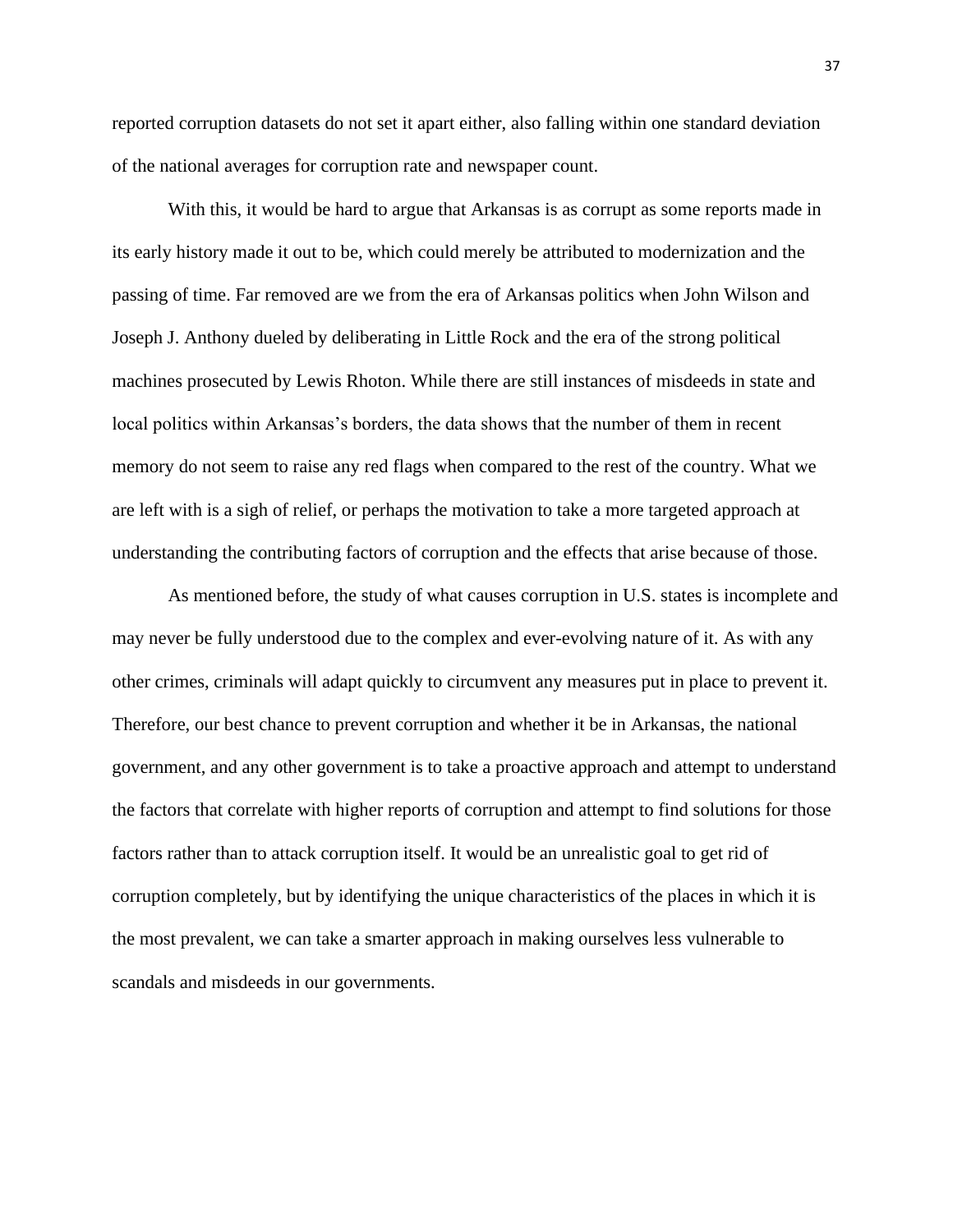### **References**

- Alesina, Alberto, Reza Baqir, and William Easterly. "Redistributive Public Employment." *Journal of Urban Economics* 48, no. 2 (2000): 219-241.
- Alt, James E., and Davide Dreyer Lassen. "Enforcement and Public Corruption: Evidence from the American States." *Journal of Law, Economics, and Organization* 30, no. 2 (May 2014): 306-338.
- Apergis, Nicholas, Oguzhan C. Dincer, and James E. Payne. "The Relationship Between Corruption and Income Inequality in U.S. States: Evidence from a Panel Cointegration and Error Correction Model." *Public Choice* 145, No. 1/2 (October 2010): 125-135.
- Apergis, Nicholas, Oguzhan C. Dincer, and James E. Payne. "Live Free or Bribe: On the Causal Dynamics Between Economic Freedom and Corruption in U.S. States." *European Journal of Polictical Economy* 28, No. 2 (2012): 215-226.
- Campante, Filipe R., and Quoc-Anh Do. "Isolated Capital Cities, Accountability, and Corruption: Evidence from U.S. States." *American Economic Review* 104, No. 8 (August 2014): 2456-2481.
- Dahlstrom, Carl, Victor Lapuente, and Jan Teorell. "The Merit of Meritocratization: Politics, Bureaucracy, and the Institutional Deterrents of Corruption." *Political Research Quarterly* 65, No. 3 (September 2012): 656-668.
- Dimant, Eugen, and Guglielmo Tosato. "Causes and Effects of Corruption: What has Past Decade's Empirical Research Taught Us? A Survey." *Journal of Economic Surveys* 32, No. 2 (2018): 335-356.
- Dincer, Oguzhan, and Burak Gunalp. "The Effects of Federal Regulations on Corruption in U.S. States." *European Journal of Political Economy* 65, (December 2020).
- Eggers, William D. "Transforming Arkansas Government." *Policy Review* 88, (March/April 1998): 10-11.
- Funderburk, Charles. *Political Corruption in Comparative Perspective: Sources, Status and Prospects.* London: Routledge, 2016: 19-40.
- Glaeser, Edward L. and Claudia Goldin. *Corruption and Reform: Lessons from America's Economic History*. Chicago: University of Chicago Press, 2006: 3-18.
- Lipset, Seymour M. *Political Man: The Social Bases of Politics.* Garden City, NY: Doubleday, 1960.
- Marco, Casolino. "Large Scale Analysis of Violent Death Count in Daily Newspapers to